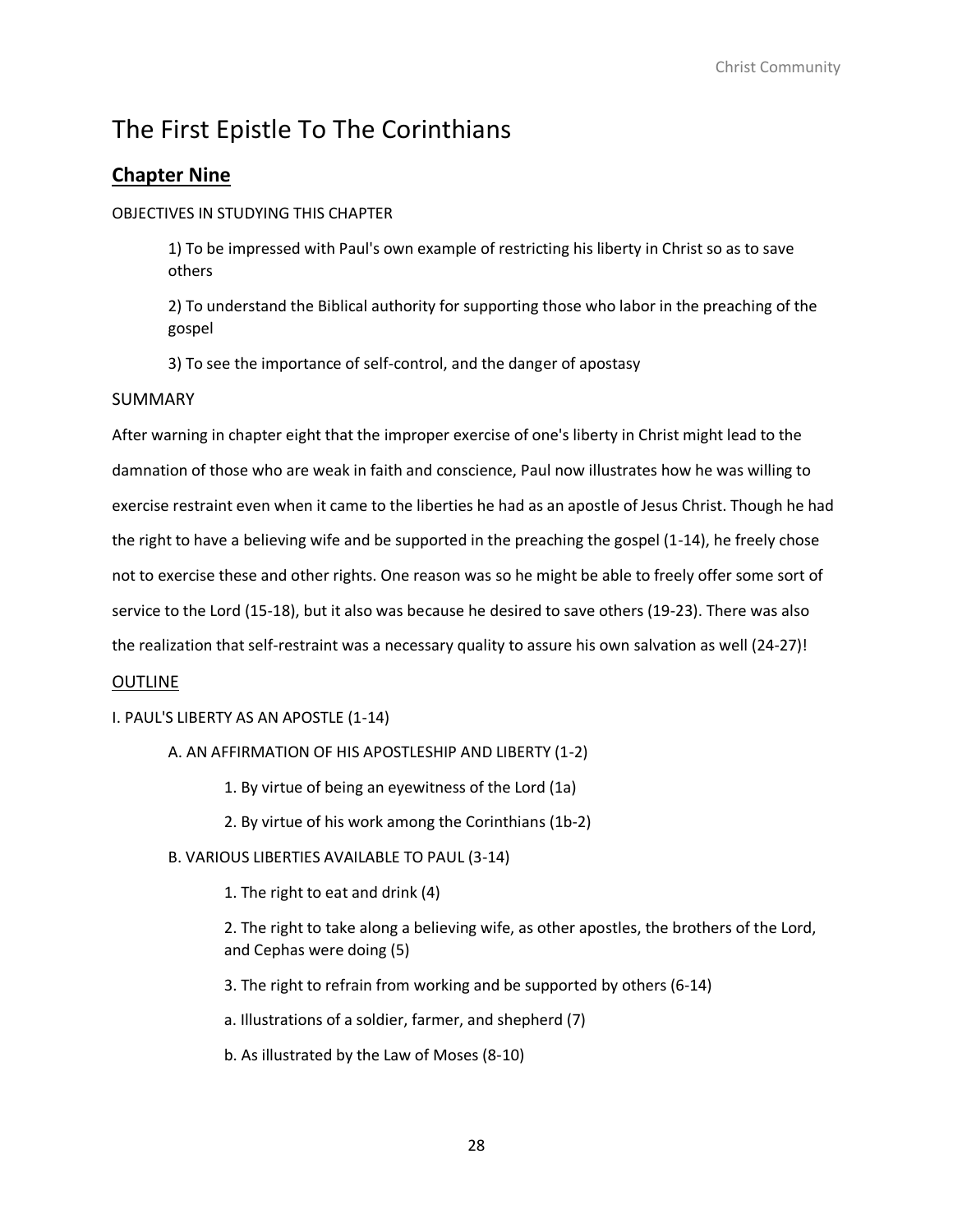c. An exchange of spiritual things for material things (11)

d. If others could, why not Paul, if he wanted? (12)

e. The example of priests in the temple (13)

f. The clear decree of the Lord Himself (14)

#### II. PAUL'S EXAMPLE OF RESTRICTING HIS LIBERTY (15-27)

### A. WHY HE CHOSE NOT TO EXERCISE HIS LIBERTY CONCERNING SUPPORT (15-18)

1. His purpose in writing is not to raise support, for that would make his boasting void (15)

2. Preaching the gospel was a necessity laid upon him by the Lord (16-17)

a. He had no choice, he would be lost if he did not (16)

b. If he had chosen to preach on his own, he would have a reward (17a)

c. But he was like a slave, entrusted with a stewardship regardless of his will (17b)

3. But by choosing to present the gospel without charge, he could have a reward, and also not abuse his authority in the gospel (18)

### B. HIS EXAMPLE OF SERVITUDE TOWARDS OTHERS (19-23)

1. Though free from all men, he made himself a servant to all to save them (19-22a)

- a. To the Jews and those under the Law (20)
- b. To those not under the Law (21)
- c. To the weak (22a)

2. He became all things to all men, desiring to save them and share the gospel with them(22b-23)

#### C. ANOTHER REASON TO EXERCISE RESTRAINT: THE POSSIBILITY OF APOSTASY (24-27)

1. Not all who run in a race win a prize, so one needs to run so as to win (24)

2. Those who compete for perishable crowns exercise self-control in all things, how much more should we who seek for an imperishable crown! (25)

3. So Paul runs his race, and fights the good fight, with determined discipline and control over his own body (26-27a)

4. For he knows he could be lost (disqualified) after preaching to others! (27b)

# **REVIEW QUESTIONS FOR THE CHAPTER**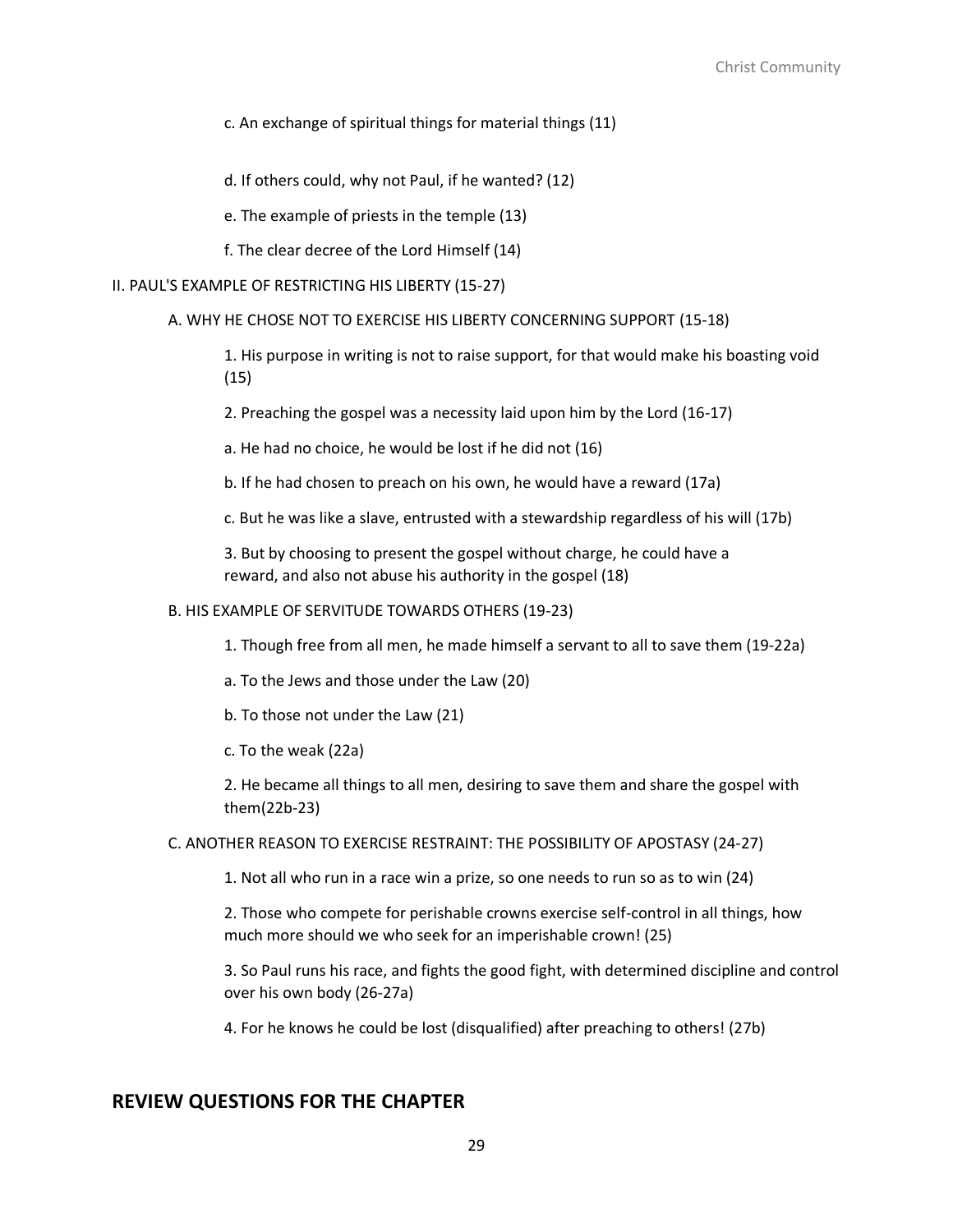1) List the main points of this chapter

2) What two things helped to verify Paul's apostleship? (1-2)

3) What were two things that the apostles had the right to do? (5-6)

4) What arguments does Paul make to justify preachers receiving support? (7-14)

5) Why did Paul choose not to accept support? (15-18)

6) Why was Paul willing to make himself a servant to all men? (19,22)

7) What two athletic events did Paul compare with the Christian life? (24-26)

8) Why was Paul so concerned about exercising self-control? (27)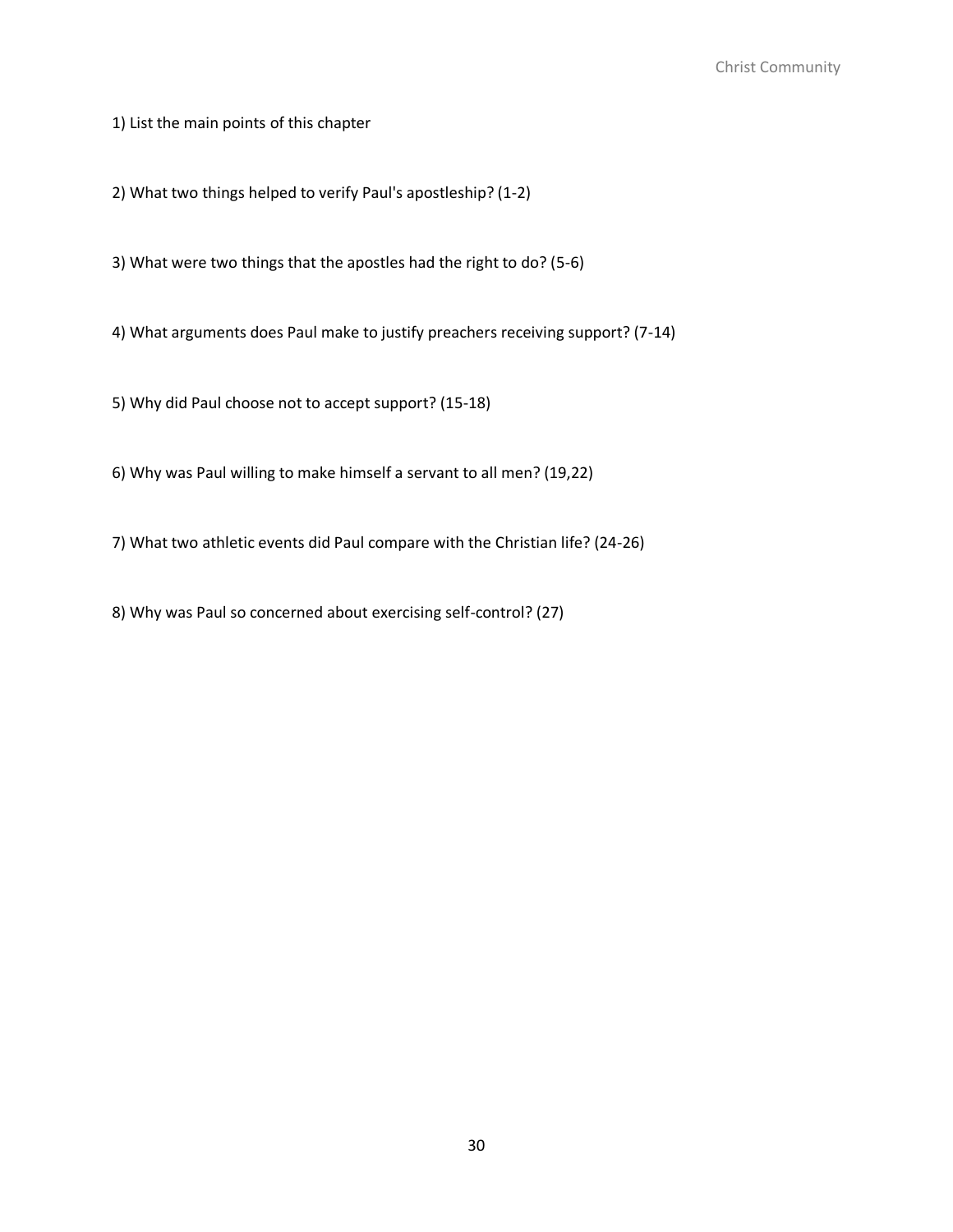# **Chapter Ten**

### OBJECTIVES IN STUDYING THIS CHAPTER

1) To realize the possibility of apostasy

- 2) To appreciate the help of God in times of temptation
- 3) To understand the importance of properly applying the principle of expediency

### SUMMARY

In this chapter Paul brings to a conclusion his discussion concerning things offered to idols. Reminding them about the example of Israel's apostasy and the danger of their own, he commands them to "flee idolatry" (1-14). He describes the communal implications of religious feasts and warns against provoking the Lord to jealousy by having fellowship with demons (15-22). This is probably a rebuke to the sort of practice alluded to in 8:10, where some at the church in Corinth thought nothing of eating sacrificial meat even in an idol's temple! He closes by giving specific instructions concerning meat that was later sold in the market place, or offered at the dinner of an unbeliever to which they might be invited; that they not be concerned unless someone specifically associates it with having been offered to an idol, and then to refrain out of consideration for the other's conscience (23-30). An overriding principle? Do all to the glory of God, and provide no occasi on for others to stumble (31-32). In other words, imitate Paul, who sought to save others just as Christ did (33-11:1).

#### **OUTLINE**

I. EXAMPLES OF ISRAEL'S APOSTASY (1-14)

# A. APOSTASY IN SPITE OF BLESSINGS (1-5)

- 1. Blessings received in the crossing of the Red Sea (1-2)
- 2. Blessings received as they sojourned in the wilderness (3-4)
- 3. Still, with most of them God was not pleased, and they died in the wilderness (5)
- B. THE EXAMPLE OF ISRAEL SHOULD SERVE TO WARN CHRISTIANS (6-14)

1. Their example of apostasy to warn us (6)

a. Not to become idolaters (7)

b. Not to commit sexual immorality (8)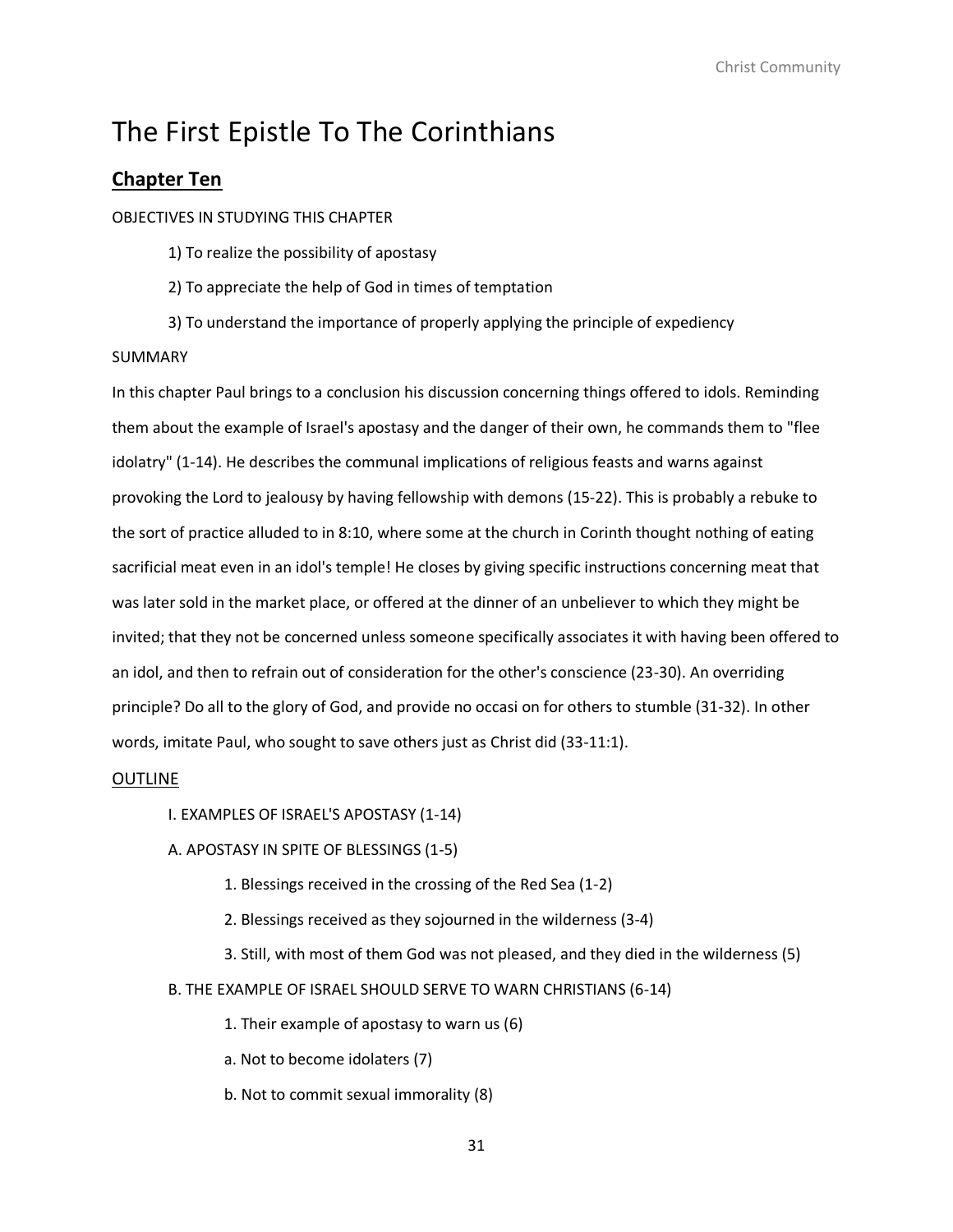c. Not to tempt Christ (9)

d. Not to murmur (10)

2. Their history recorded to admonish us (11)

a. For we can just as easily fall (12)

b. Though God is faithful to provide help in dealing with temptation (13)

3. Therefore, flee from idolatry! (14)

II. RELIGIOUS FEASTS AND THEIR COMMUNAL IMPLICATIONS (15-22)

A. EXAMPLE OF THE LORD'S SUPPER AND THE SACRIFICES OF ISRAEL (15-18)

1. Paul speaks as to those capable of making wise judgments (15)

2. Partaking of the Lord's Supper is a communion of the Lord's body and blood (16-17)

3. The priests of Israel who ate the sacrifices shared in the services offered on the altar (18)

B. APPLIED TO THINGS SACRIFICED TO IDOLS (19-22)

1. Not to say that an idol is anything, nor that which is offered to the idol (19)

2. But those who offer the sacrifices do so to demons, not God; and Paul would not want them to have fellowship with demons (20)

3. They cannot eat and drink at the Lord's table, then do the same at tables of demons (21)

4. Such would provoke the Lord to jealousy (22)

III.CONCLUSION REGARDING THINGS SACRIFICED TO IDOLS (23-11:1)

A. SPECIFIC INSTRUCTIONS (23-30)

1. Seek for those things that are helpful, being considerate of the well-being of others (23-24)

2. Concerning things sold in the market, eat without question (25-26)

3. When you are invited to a dinner with an unbeliever (27-30)

a. Eat what is set before you, asking no question for conscience's sake (27)

b. If someone should point out the food had been offered to an idol, don't eat (28-30)

1) For the sake of the one who pointed it out (28a)

2) For the sake of another's conscience (28b)

a) Lest your liberty be judged (condemned?) by the other's conscience (29)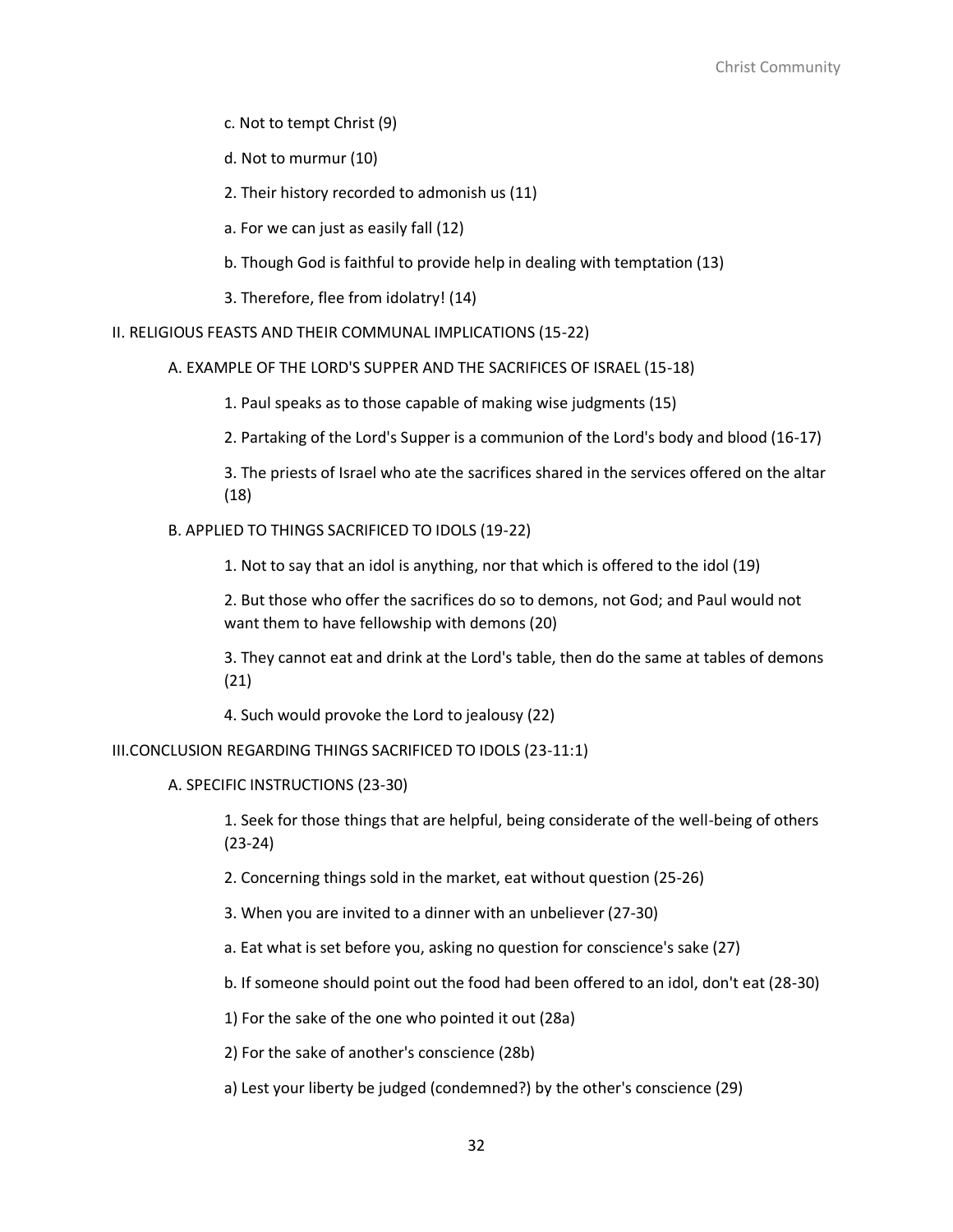b) Lest you be evil spoken of concerning that for which you gave thanks (30)

### B. GENERAL PRINCIPLES (31-11:1)

1. Whatever you do, do all to the glory to God (31)

2. Give no offense to Jews, Greeks, or the church of God (32)

3. Just as Paul sought to please others rather than himself, that others may be saved (33)

4. Imitate him, as he imitated Christ (11:1)

# **REVIEW QUESTIONS FOR THE CHAPTER**

1) List the main points of this chapter

2) What Old Testament account illustrates the possibility of apostasy? (1-11)

3) What attitude is most likely to precede one's fall? (12)

4) What promises do we have that should encourage us in times of temptation? (13)

5) What is the Lord's Supper according to verse 16?

6) What does partaking of the one bread demonstrate? (17)

7) In considering a matter, what must be considered besides its lawfulness? (23-24)

8) To whom are we to give no offense (an occasion of stumbling)? (32)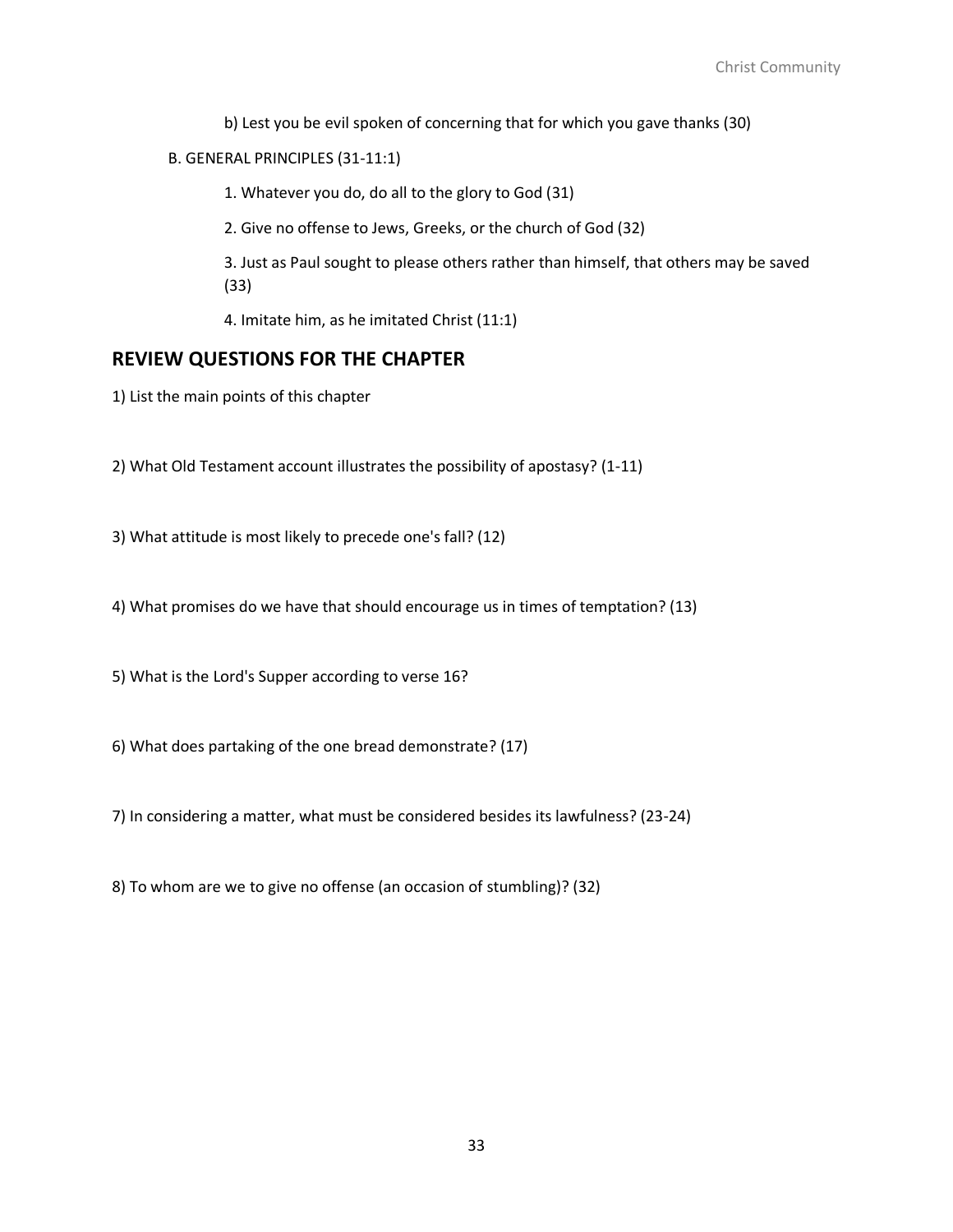# **Chapter Eleven**

# **OBJECTIVES IN STUDYING THIS CHAPTER**

1) To ascertain if Paul's instructions concerning the veil were meant to be applied today, or if he was simply admonishing them to abide by what was a social custom of their day

2) To notice the purpose of the Lord's Supper and the manner in which it is to be observed

# SUMMARY

Having spent three chapters discussing the issue of eating things sacrificed to idols, Paul now quickly

covers two separate matters in this one chapter. The first pertains to women praying and prophesying

with heads uncovered (2-16). In view of what we are able to glean about the society of Corinth, and

from comments made by Paul in this chapter and elsewhere, I believe that the problem Paul addresses is one that was occurring out in public and not in the assembly. Beginning in verse 17 and continuing

through chapter 14, Paul covers issues affecting their assemblies as a church, the first being the manner

in which they abused the observance of the Lord's Supper (17-34).

# **OUTLINE**

I. WOMEN PRAYING AND PROPHESYING WITH HEADS UNCOVERED (2-16)

# A. INTRODUCTORY REMARKS (2-5a)

- 1. Commendation for having kept the apostolic traditions delivered to them (2)
- 2. A reminder concerning the proper line of authority (3)
- 3. Concerning praying and prophesying (4-5a)
- a. Every man who does so with head covered dishonors his head (Christ)
- b. Every woman who does so with head uncovered dishonors her head (man)

# B. EXPLANATORY COMMENTS (5b-16)

1. A woman prying or prophesying uncovered would make her appear as one shorn or shaved (5a)

a. If a woman is not covered, let her be shorn (6a)

b. If to be shorn or shaved is shameful, let her be covered (6b)

2. It is proper for a man not to cover his head (7-9)

a. Man is the image and glory of God, while woman is the glory of man (7)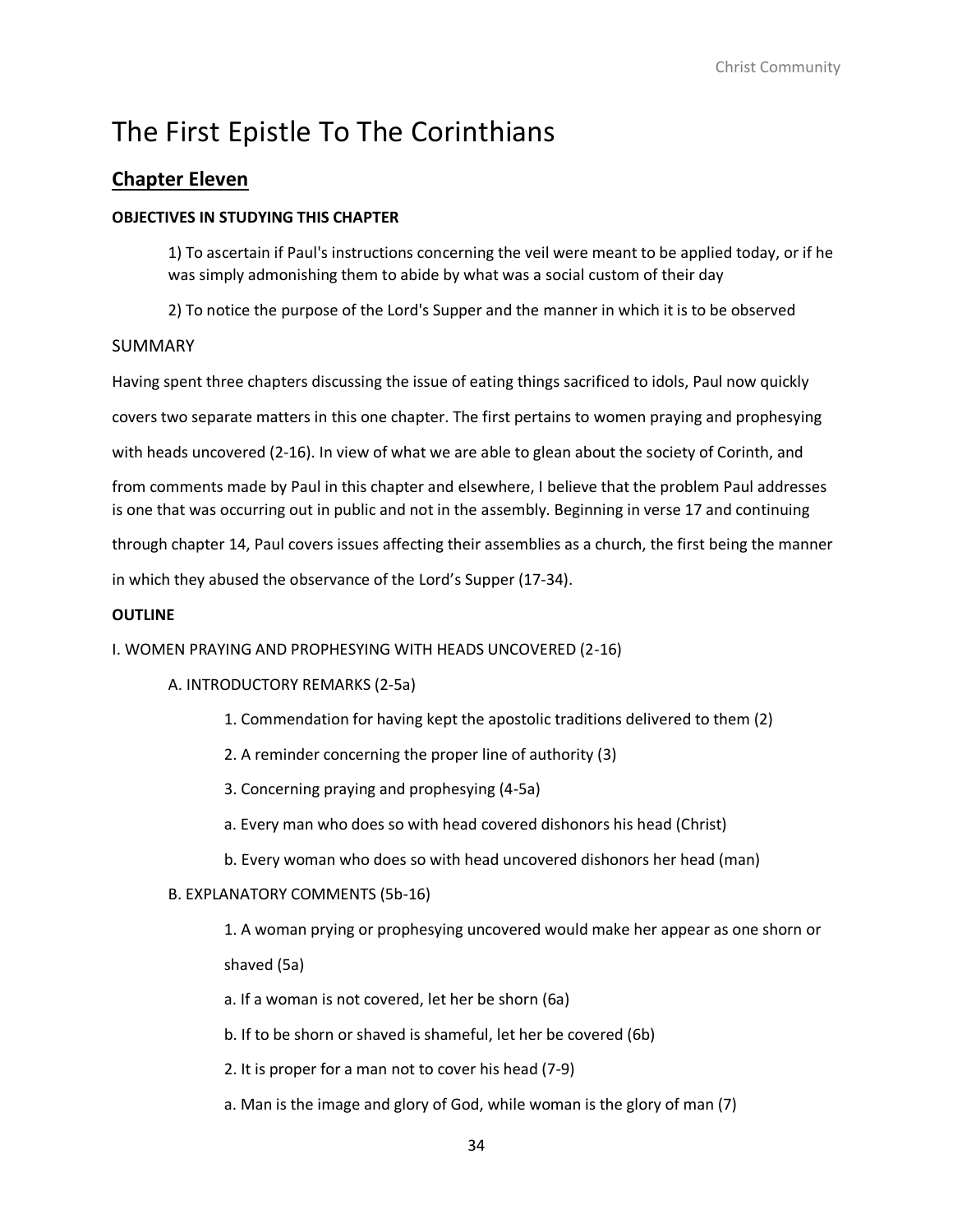b. Man did not come from woman, nor was created for woman (8-9)

3. It is appropriate for a woman to have a symbol of authority on her head, because of angels(10)

4. This is not to say that man is independent of woman (11-12)

a. Especially in the Lord (11)

b. For as the woman is from the man, so the man is through the woman (12a)

c. And all things are from God (12b)

5. Judge this matter for yourselves (13-15)

a. Is it proper for a woman to pray to God with uncovered head? (13)

b. Does not even nature teach you? (14-15)

1) That long hair on a man is a dishonor to him? (14)

2) That long hair on a woman is a glory to her, and provides a covering? (15)

6. But if anyone is contentious about this matter... (16)

a. We have no such custom (i.e., this is not an "apostolic tradition")

b. Nor do the churches of God

#### II. CONCERNING THE LORD'S SUPPER (17-34)

A. THE CONDUCT AT CORINTH IN REGARDS TO THE LORD'S SUPPER (17-22)

1. He cannot praise them for their conduct in their assemblies (17-19)

a. Their coming together is not for the better, but for the worse (17)

b. He has heard of their divisions, of which the only good thing that could be said is that it does show who is really approved among them (18-19)

2. Especially in regards to the Lord's Supper (20-22)

a. Their divisiveness made it impossible to eat properly, and led to severe abuses (20-21)

b. They despised the church and shamed the poor, for which Paul could not praise them

(22)

B. INSTITUTION AND PROPER OBSERVANCE OF THE LORD'S SUPPER (23-34)

1. The institution as received by Paul directly from the Lord (23-25)

2. Properly observed, it is a proclamation of the Lord's death (26)

3. Properly observed, it is accompanied by self-examination (27-32)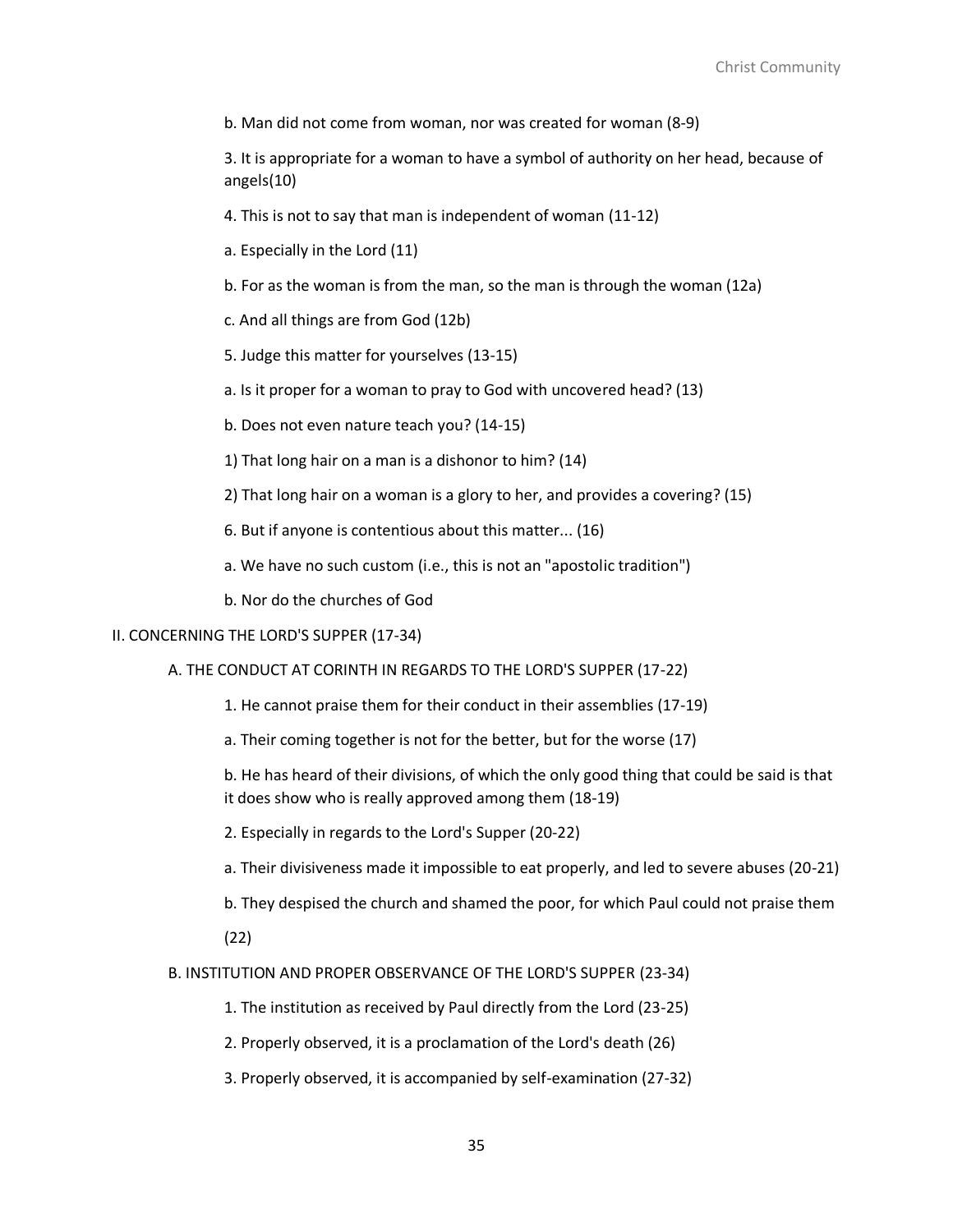a. Which enables us to observe it without bringing judgment to ourselves (27-29)

b. Otherwise, we will be judged and chastened by the Lord, that we might not be

condemned with the world (30-32)

4. Concluding instructions (33-34)

- a. When you come together to eat the Supper, wait for one another (33)
- b. If you are hungry, eat at home (34a)

c. Paul will have more to say when he comes to Corinth (34b)

# **REVIEW QUESTIONS FOR THE CHAPTER**

1) List the main points of this chapter

2) For what does Paul commend the church in Corinth? (2)

3) What is the proper order of authority? (3)

4) What evidence is there that Paul is discussing praying and prophesying out in public, and not in the assembly?

5) What evidence is there that Paul is encouraging them to act in harmony with the customs of their day?

6) How did Paul feel about eating common meals in the assemblies? (22, 34)

7) What is the purpose of the Lord's Supper? (24-26)

-

8) How should one observe the Lord's Supper? (27-29)

9) How can we avoid the judgement of God? (31)

10) What is God's purpose in judging His children? (32)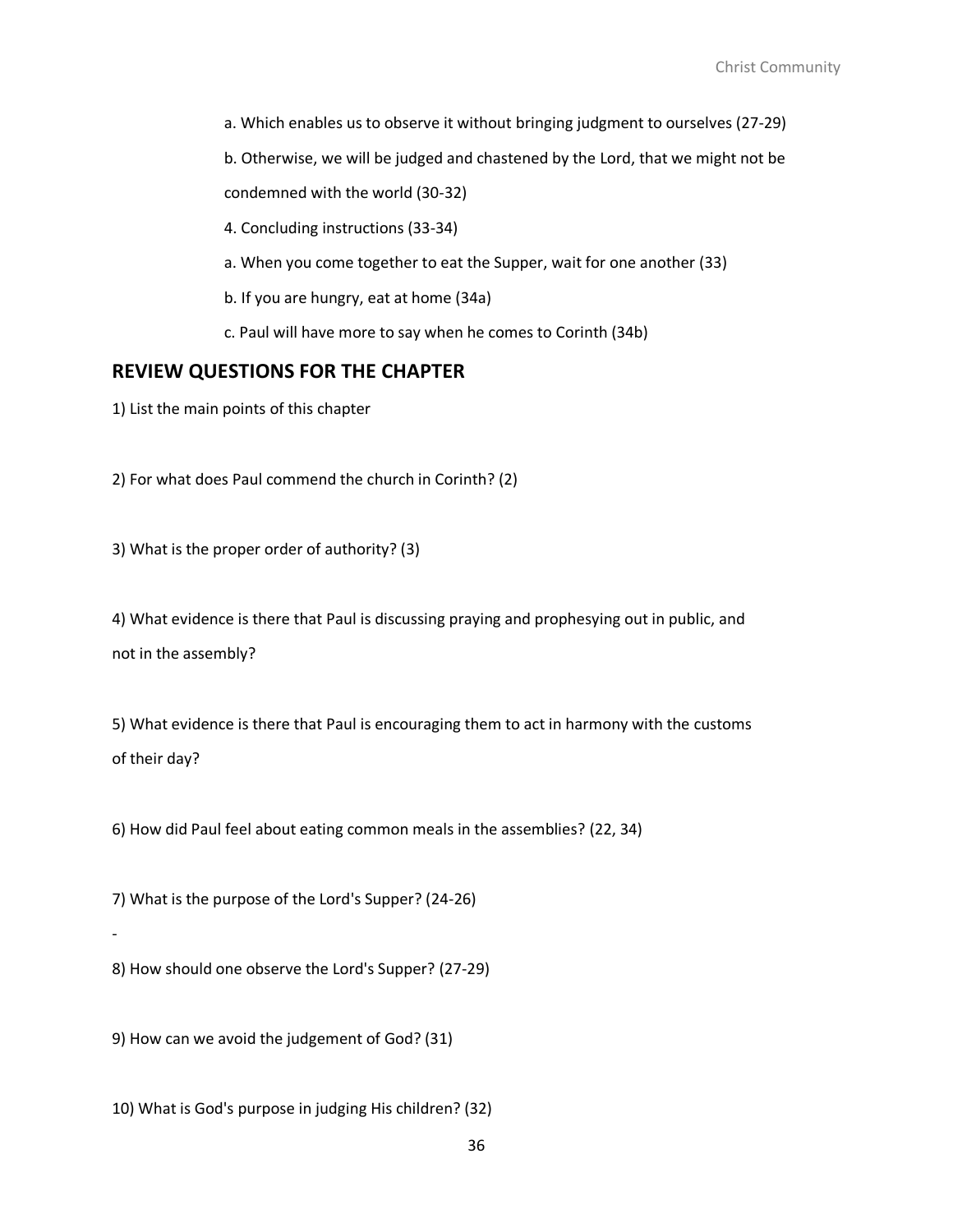11) What appears to be an important element in observing the Lord's Supper? (33; Acts 20:7)

-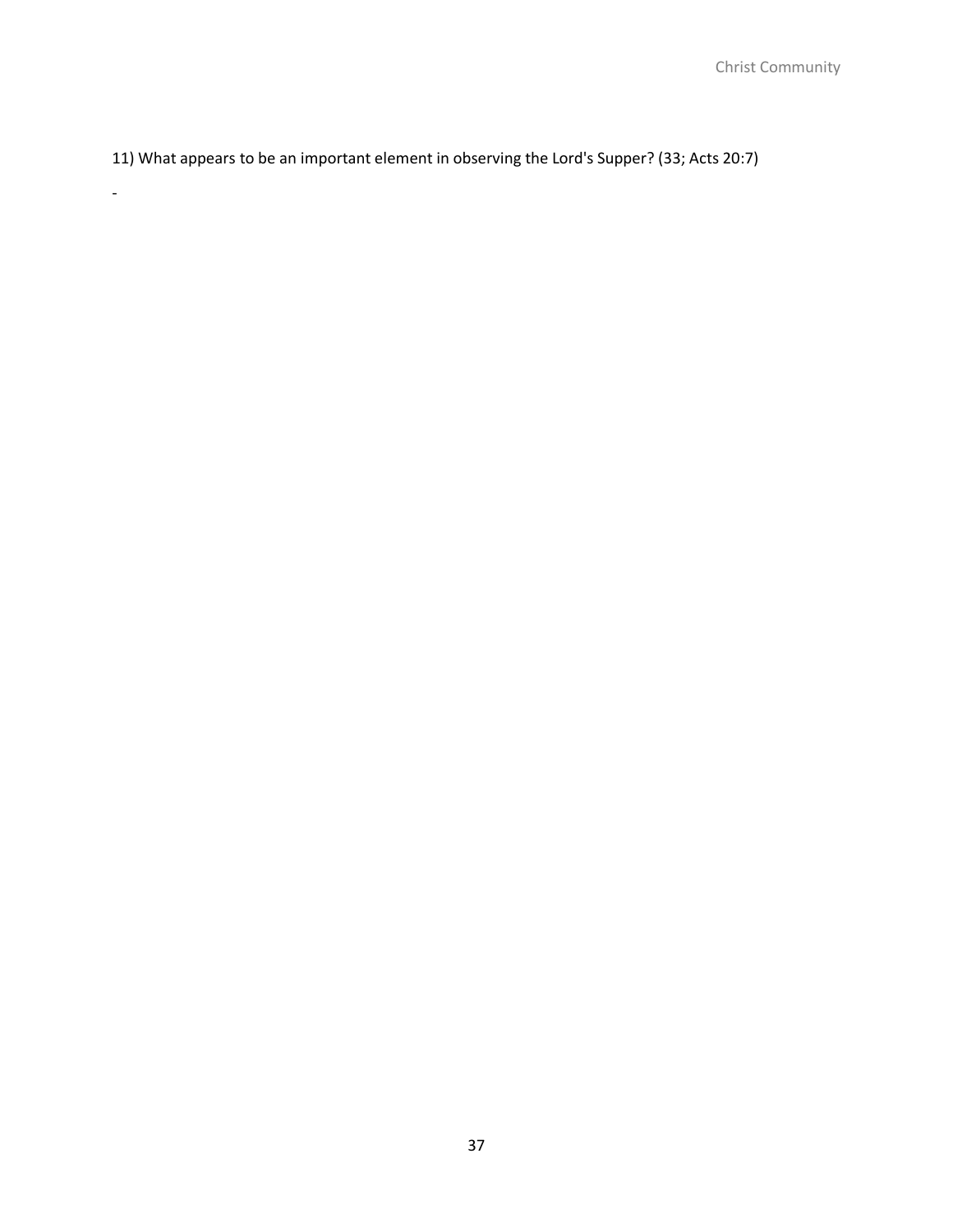# **Chapter Twelve**

### OBJECTIVES IN STUDYING THIS CHAPTER

1) To be aware of the many different spiritual gifts enjoyed by the early church

2) To appreciate the interdependence of the members of the Body of Christ

### SUMMARY

In this chapter Paul begins to address the issue of spiritual gifts. From what we read later in chapter fourteen, it appears the jealousy and envy that characterized their division mentioned earlier also expressed itself in their use (and abuse) of certain spiritual gifts. Expressing his concern that they be not ignorant about these matters, Paul first emphasizes that spiritual gifts, though diverse, come from the same Spirit and are to be used for the benefit of all (1-11). To demonstrate that every person (and spiritual gift) is important, He compares the church to a body with many different yet essential members (12-27). The chapter closes with Paul pointing out that not all serve the same function and have the same gifts, encouraging them to earnestly desire the best gifts, and preparing to show them a more excellent way in the next chapter (28-31).

#### OUTLINE

#### I. SPIRITUAL GIFTS: UNITY IN DIVERSITY (1-11)

#### A. PROPER KNOWLEDGE CONCERNING SPIRITUAL GIFTS (1-3)

- 1. Paul does not want them to be ignorant concerning spiritual gifts (1)
- 2. For as Gentiles they had been misled by dumb idols (2)
- 3. Two general principles to bear in mind:
- a. No one speaking by the Spirit of God will call Jesus accursed (3a)
- b. No one can say that Jesus is Lord except by the Holy Spirit (3b)

#### B. THOUGH DIVERSE, THERE IS UNITY OF ORIGIN AND PURPOSE IN

#### SPIRITUAL GIFTS (4-11)

1. They all come from the same Spirit (4)

a. Just as there are different ministries, but the same Lord (5)

b. Just as diverse activities proceed from the same God (6)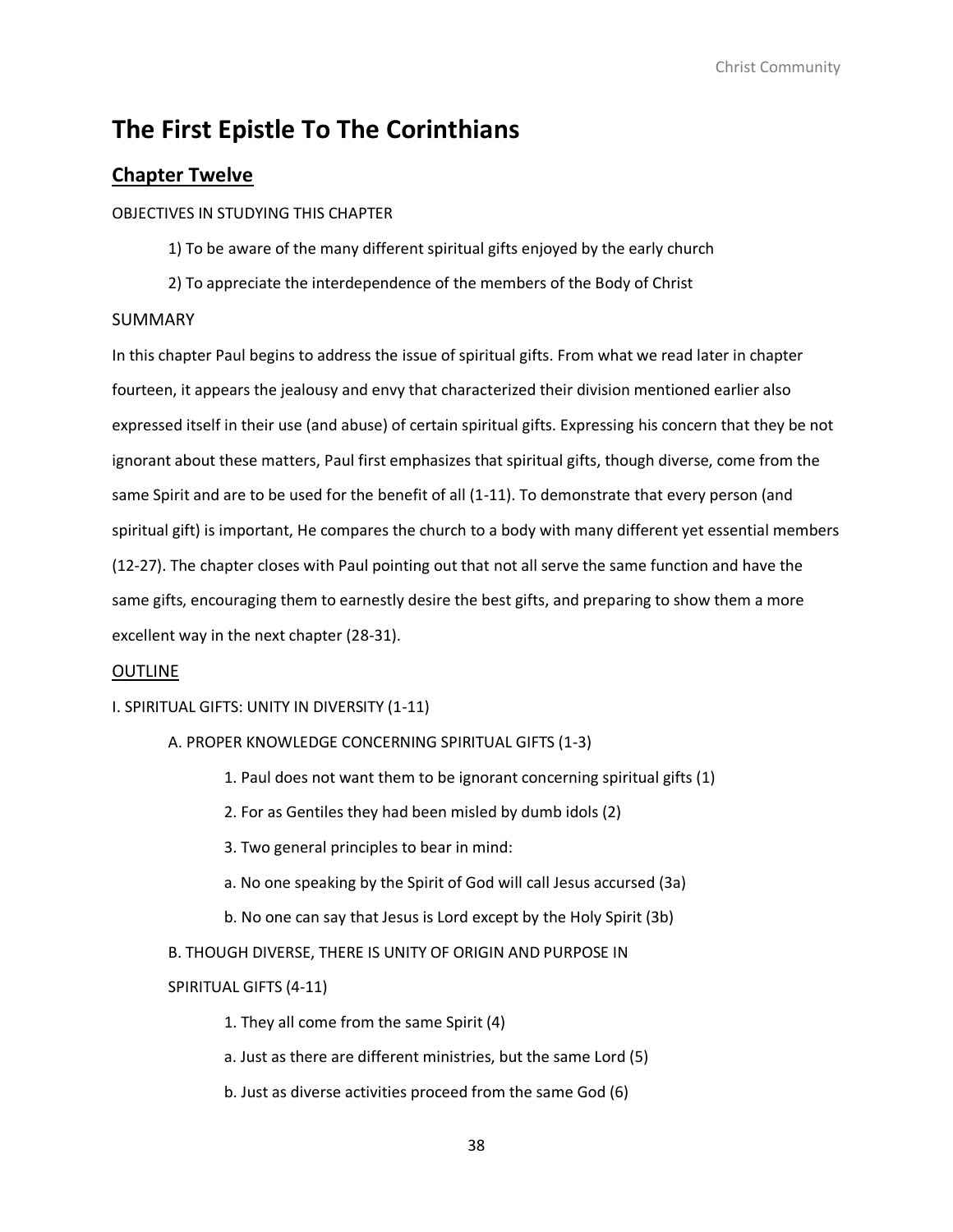- 2. Each "manifestation" (spiritual gift), though given to one, is to benefit all (7)
- 3. A summary of the different spiritual gifts (8-10)
- a. The word of wisdom
- b. The word of knowledge
- c. Faith
- d. Gifts of healing
- e. Working of miracles
- f. Prophecy
- g. Discerning of spirits
- h. Different kinds of tongues
- i. Interpretation of tongues

4. But it is the same Spirit who works all these things, distributing to each one as He wills (11)

### II. THE NEED FOR DIVERSITY IN ONE BODY (12-31)

- A. ILLUSTRATED BY THE FIGURE OF A BODY AND ITS MEMBERS (12-26)
	- 1. Just like the human body, the body of Christ with its many members are yet one (12)
	- a. For by one Spirit we were all baptized into one body (13a)
	- b. And we have all been made to drink into one Spirit (13b)
	- 2. No member can say that they are not important (14-19)
	- a. The body is not one member, but many (14)
	- b. As illustrated with parts of the human body (15-19)
	- 3. No member can say that others are not important (20-26)
	- a. Though many members, yet one body (20)
	- b. As illustrated with parts of the human body (21-24a)

c. God has composed the body to be one, and its members to have mutual concern for each other (24b-26)

- B. SUMMARY APPLICATION OF THE ILLUSTRATION (27-31)
	- 1. You are the body of Christ, and individually are members of it (27)
	- 2. God has appointed various functions in the church (28)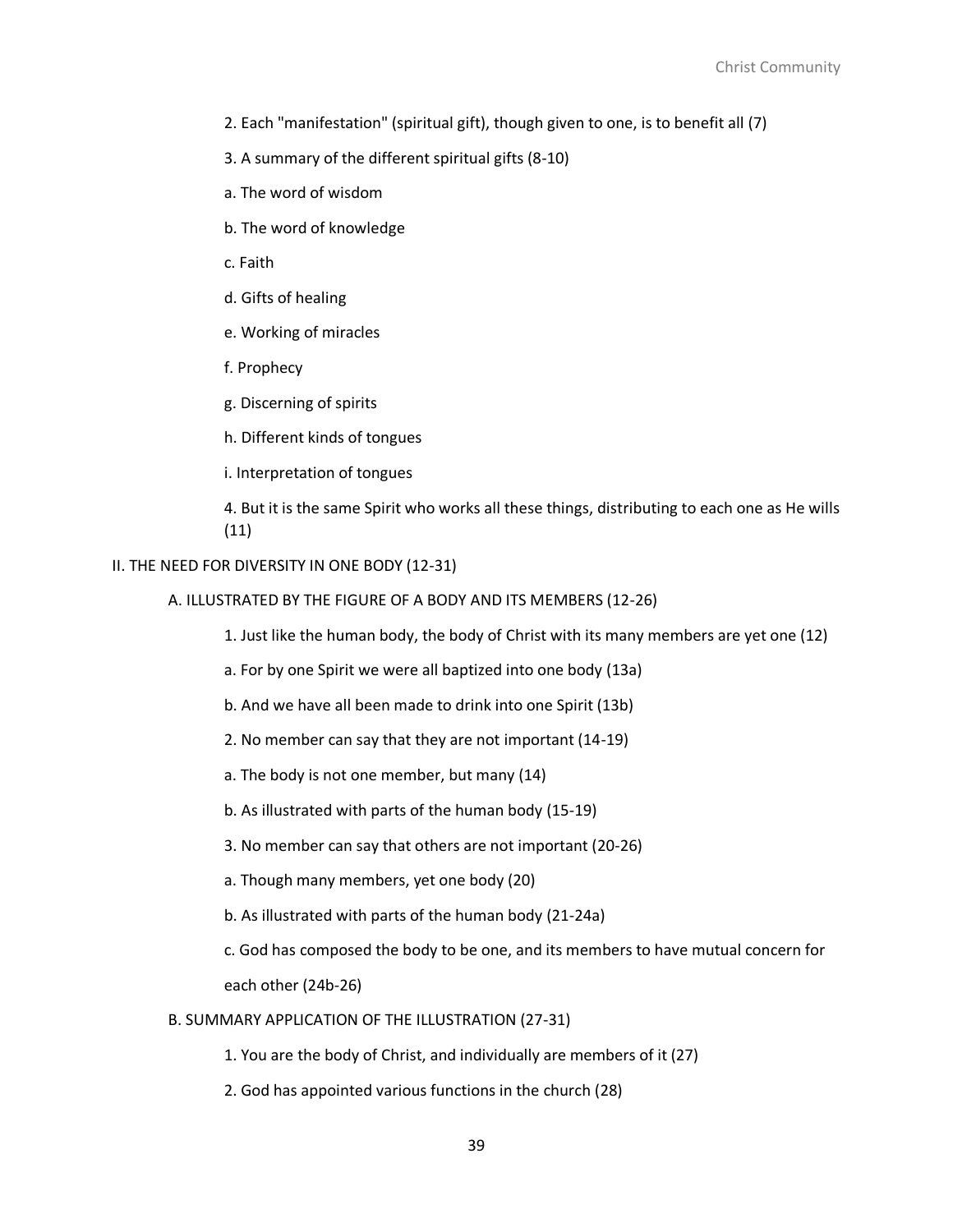3. Rhetorical questions to illustrate that not everyone has the same function (29-30)

4. Certainly it was proper to desire the best gifts, yet Paul will show them a more excellent way (31)

### **REVIEW QUESTIONS FOR THE CHAPTER**

1) List the main points of this chapter

2) Why were the "manifestations" (spiritual gifts) of the Spirit given? (7)

3) Who determined who received what gift? (11)

4) What part does the Holy Spirit play in our conversion and sanctification? (13)

5) Can any member of the body say that they are not important? (15-19)

6) Can any member of the body say others are not important? (21-22)

7) What indication is there in this chapter that at least some of the spiritual gifts or functions were temporary? (29)

8) Was there anything wrong with the Corinthians desiring the "best gifts"? (31)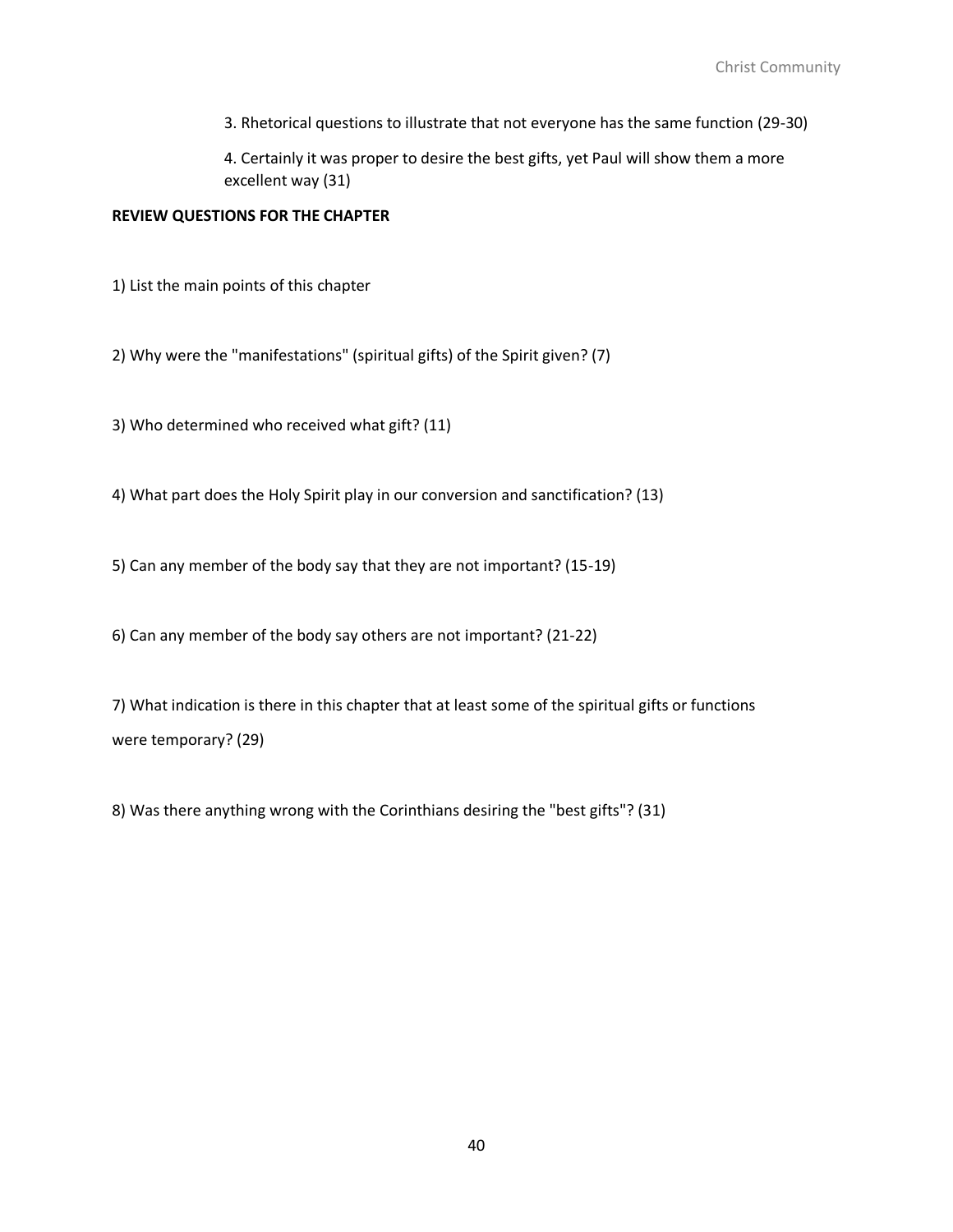# **Chapter Thirteen**

# OBJECTIVES IN STUDYING THIS CHAPTER

- 1) To see the value of love in our service to the Lord
- 2) To understand the scriptural definition of "love"
- 3) To determine when spiritual gifts would cease

# SUMMARY

In the middle of his discussion on spiritual gifts, Paul describes the "more excellent way" of love. After first emphasizing the importance of love (1-3), he then defines love by what it is and what it does (4-8a). Ending with love's quality of "permanence", Paul contrasts it with the temporary nature of spiritual gifts. Though such gifts fulfilled an important function, the time would come when they would cease, while qualities like faith, hope, and love would remain (8-13).

# **OUTLINE**

# I. THE "IMPORTANCE" OF LOVE (1-3)

# A. IN REGARD TO SPEAKING IN TONGUES (1)

- 1. Even if one spoke with tongues of men and of angels...
- 2. Without love, the person would be like sounding brass or a clanging cymbal

# B. IN REGARD TO THE GIFTS OF PROPHECY AND FAITH (2)

- 1. Even if one had the gift of prophecy to understand all mysteries and all knowledge...
- 2. Even if one had the gift of faith sufficient to remove mountains...
- 3. Without love, such a person is nothing

# C. IN REGARD TO GREAT PERSONAL SACRIFICE (3)

- 1. Even if one gave all their goods to the poor...
- 2. Even if one were willing to be burned at the stake...
- 3. Without love, it profits the person nothing

# II. THE "DEFINITION" OF LOVE (4-8a)

# A. LOVE'S "POSITIVE" QUALITIES (4a)

1. Suffers long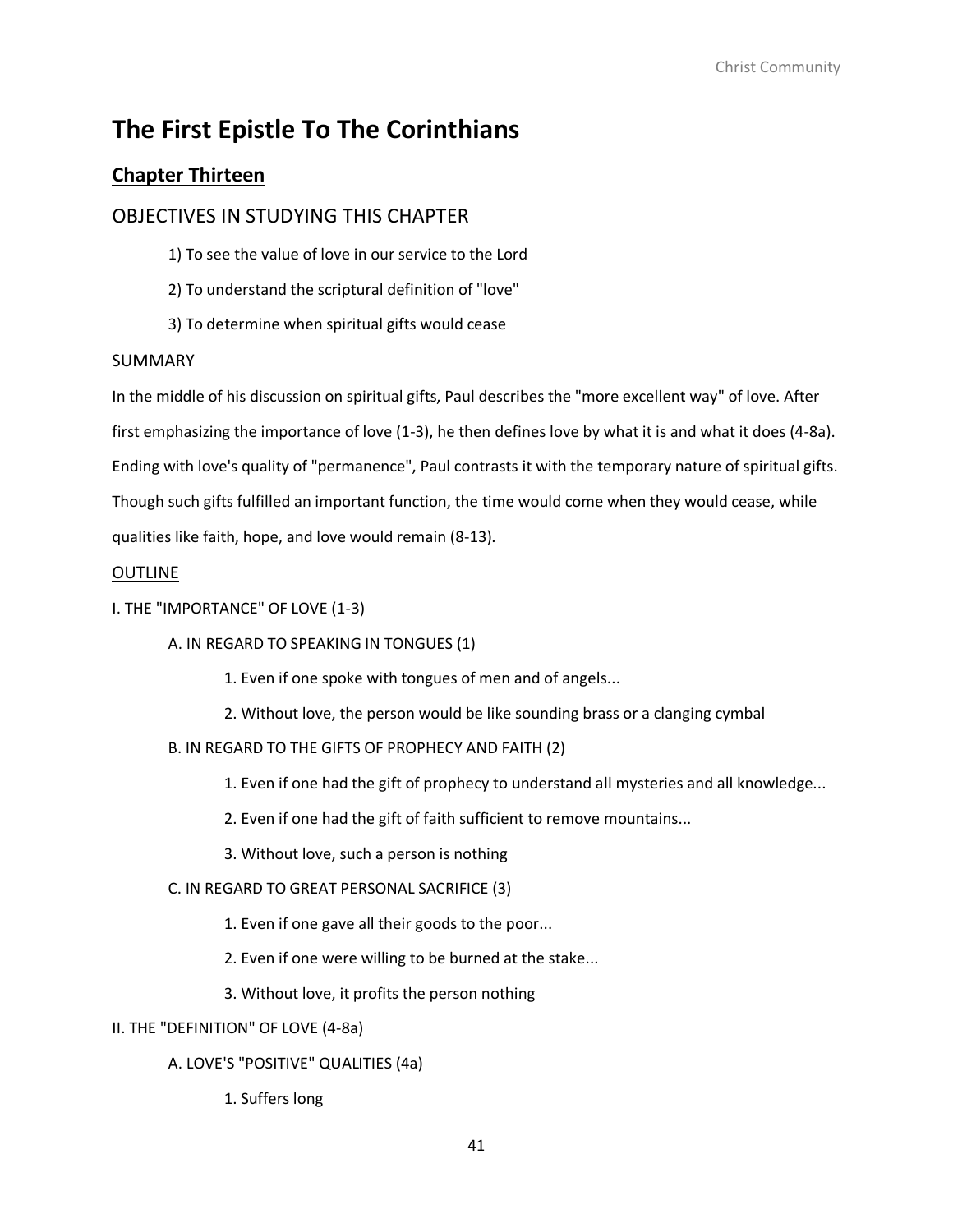2. Is kind

# B. LOVE'S "NEGATIVE" QUALITIES (4b-6a)

- 1. Does not envy; does not parade itself, is not puffed up
- 2. Does not behave rudely, does not seek its own, is not provoked, thinks no evil
- 3. Does not rejoice in iniquity

#### C. LOVE'S "POSITIVE" QUALITIES, CONTINUED (6b-8a)

- 1. Rejoices in the truth
- 2. Bears all things, believes all things, hopes all things, endures all things
- 3. Never fails

# III.THE "PERMANENCY" OF LOVE (8-13)

#### A. IN CONTRAST TO SPIRITUAL GIFTS (8-12)

- 1. Love never fails, but spiritual gifts will cease (8)
- 2. Spiritual gifts to cease when that which is perfect is comes (9-10)
- 3. Spiritual gifts equated with "childish things", which are put away at maturity (11)
- 4. Spiritual gifts necessary when knowledge (revelation?) is partial (12)

#### B. IN ITS ABIDING NATURE (13)

- 1. What will abide (remain) is faith, hope, love
- 2. The greatest being love

# REVIEW QUESTIONS FOR THE CHAPTER

- 1) List the main points of this chapter
- 2) What is necessary for any service that we may render to be of value? (1-3)
- 3) What is the main difference between love and spiritual gifts? (8)
- 4) What does "that which is in part" refer to in verse ten? (9)
- 5) What does "that which is perfect" refer to in verse ten? (10)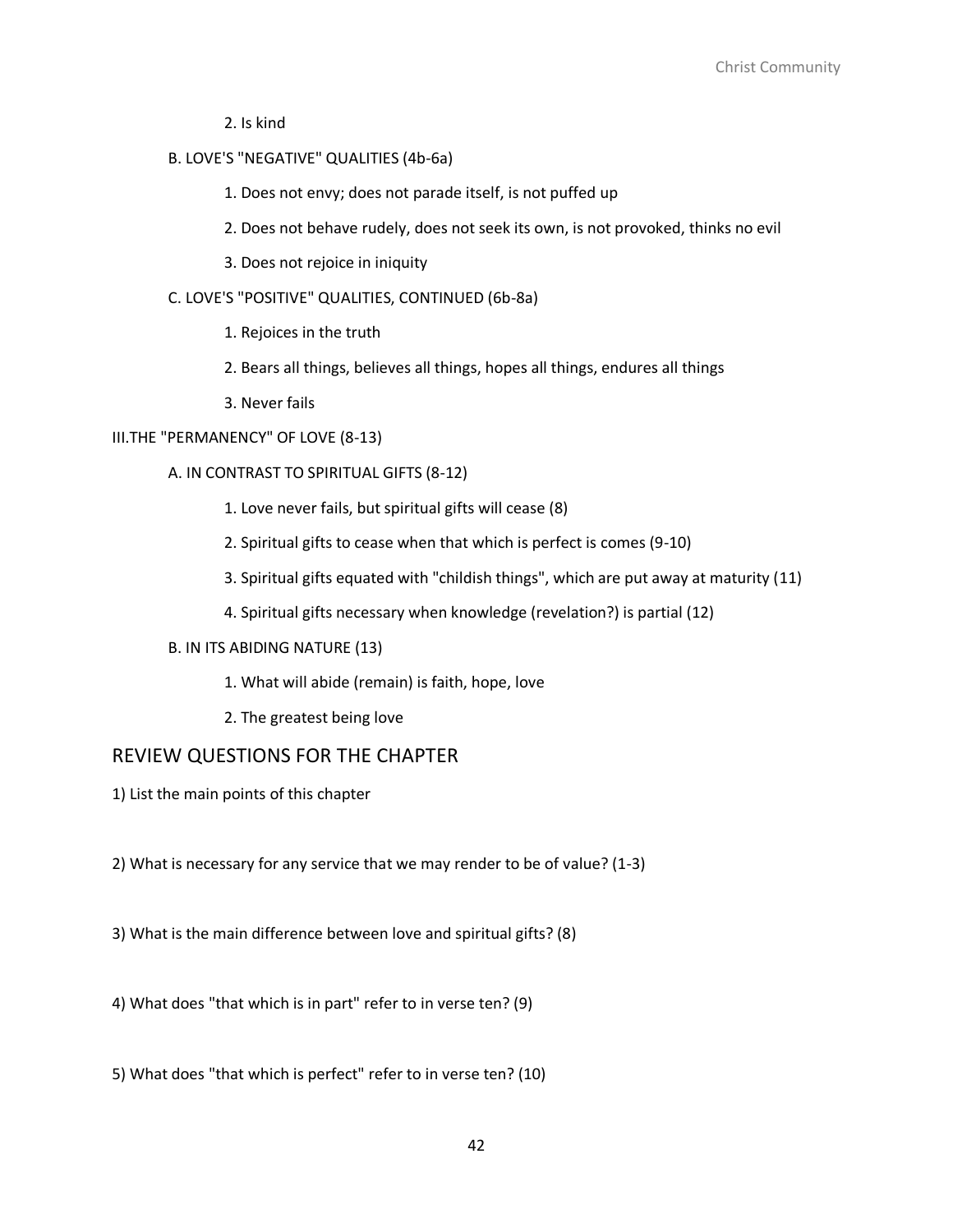6) What two illustrations does Paul use to show the temporary nature of spiritual gifts (11-12)

7) In verse twelve, what word is being modified by the expressions "in part" and "fully"?

8) What will remain after spiritual gifts cease? (13)

9) Why is it unlikely that the expression "that which is perfect is come" in verse ten refers to Christ, or to heaven?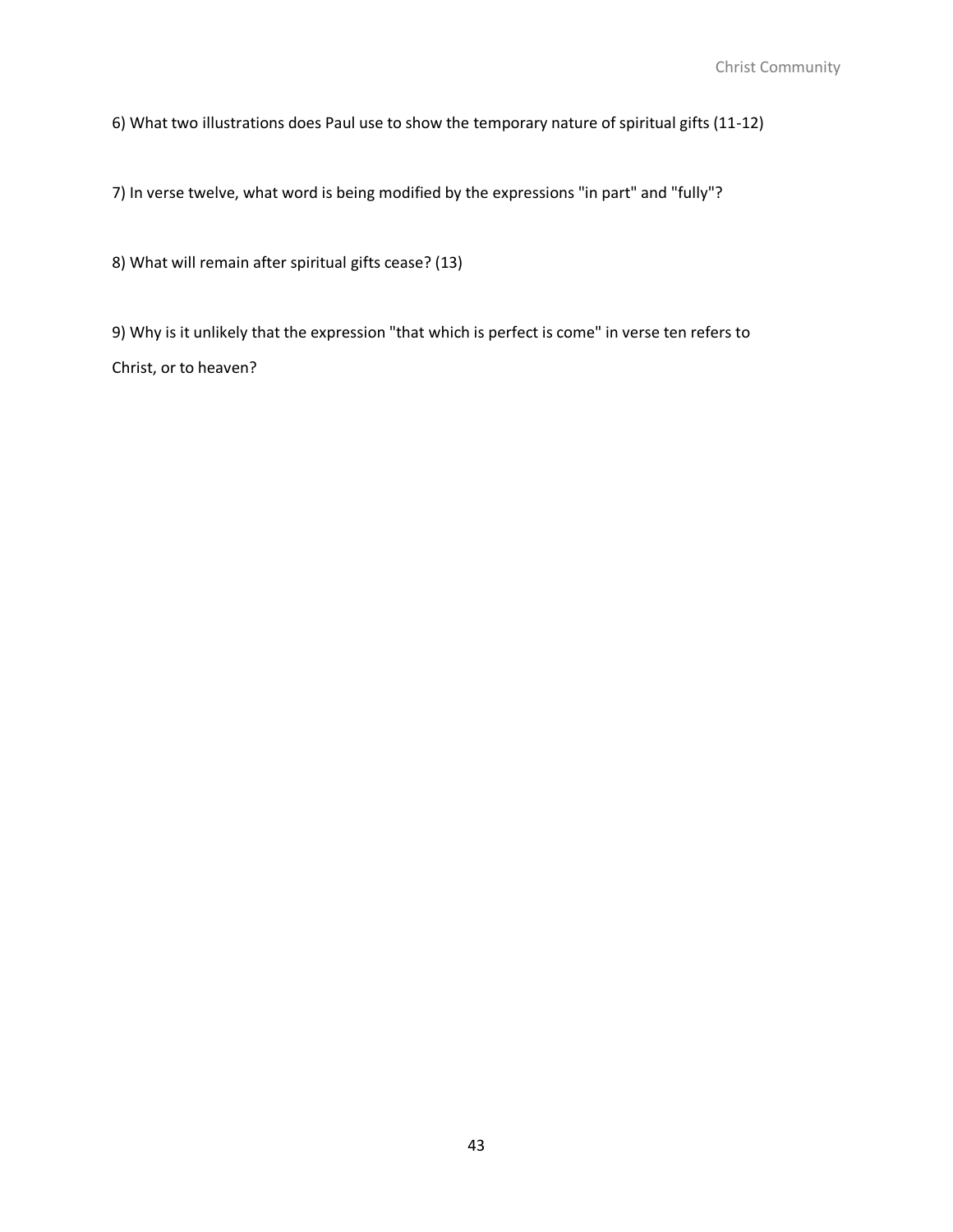# **Chapter Fourteen**

# OBJECTIVES IN STUDYING THIS CHAPTER

1) To understand the proper use of tongues, especially their use in the assembly

2) To understand the principles which are to govern the assembly of the church

# SUMMARY

In this chapter Paul concludes his discussion of spiritual gifts. In comparing the gift of prophesying with that of speaking in tongues, he points out that prophesying excels when it comes to the edification of the

church (1-5). In fact, unless the speaking of tongues provides a new revelation or teaching, and is properly interpreted, it does little good (6-19). Designed to convince unbelievers, improper use of speaking in tongues in the assembly can even bring reproach on the church (20-25). Therefore Paul regulates the proper use of spiritual gifts in the assembly with a series of instructions, including commandments from the Lord about the place of women (26-40).

# OUTLINE

I. SPIRITUAL GIFTS: PROPHESYING AND SPEAKING IN TONGUES (1-25)

A. PROPHESYING VERSUS SPEAKING IN TONGUES (1-5)

1. A call to love, but also spiritual gifts, especially the gift of prophecy (1)

2. Speaking in tongues (as done at Corinth) is speaking to God and is speaking mysteries (2)

3. Whereas prophesying edifies, exhorts, and comforts others (3)

4. Speaking in tongues (as done at Corinth) was not edifying the church, thus the desire that they had the gift of prophecy more than the gift of tongues (4-5)

# B. USING TONGUES IN A PROFITABLE WAY (6-19)

1. Without a revelation, knowledge, prophecy, or teaching, speaking in tongues profit nothing(6)

2. Like playing an instrument without giving any distinction in the sounds (7-9)

3. Without interpretation, it is no better than a foreigner speaking to you (10-11)

4. Therefore the admonitions: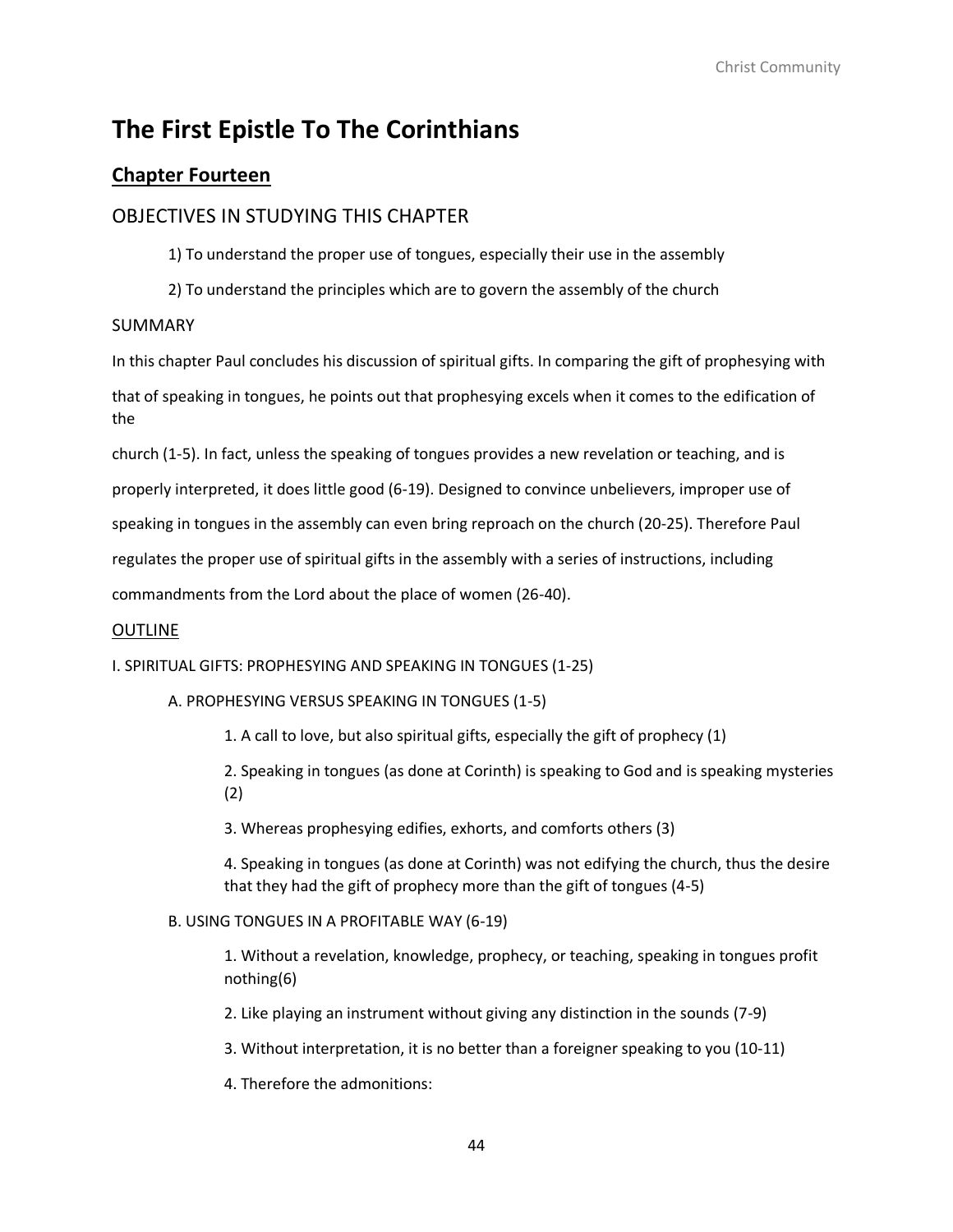a. To excel in the area of edifying the church (12)

b. For those who speak in tongues to pray that they may be able to interpret (13)

c. To be able to pray and sing with both the spirit and the understanding, that all might be edified (14-19)

C. ANOTHER COMPARISON BETWEEN TONGUES AND PROPHESYING (20-25)

1. Tongues are a sign for unbelievers, while prophesying is for believers (20-22)

2. Tongues in the assembly (without interpreters) will give people the wrong impression (23)

3. But prophesying in the assembly can bless even the unbeliever and uninformed person(24-25)

### II. SPIRITUAL GIFTS: REGULATING THEIR USE (26-40)

- A. LET ALL THINGS BE DONE FOR EDIFICATION (26)
- B. REGULATING THE USE OF TONGUES (27-28)

1. Two or three may speak, in turn, and let one interpret (27)

2. If there is no interpreter, keep silent in church (28)

C. REGULATING THE USE OF PROPHESYING (29-33)

1. Two or three prophets may speak, and others may discern (29)

2. To be done in turn, that all may learn, for the spirits of the prophets are subject to the

prophets (30-32)

3. God is not the author of confusion but of peace, in all the churches (33)

D. REGULATING THE PLACE OF WOMEN IN THE ASSEMBLY (34-38)

1. They are to keep silent in the assemblies (34)

2. Let them ask husbands at home if they have questions (35a)

3. For it is shameful for women to speak in church (35b)

4. These are commandments of the Lord which must be recognized as such (36-38)

#### E. FINAL COMMENTS (39-40)

1. Desire to prophesy, and do not forbid to speak with tongues (39)

2. Let all things be done decently and in order (40)

# **REVIEW QUESTIONS FOR THE CHAPTER**

1) List the main points of this chapter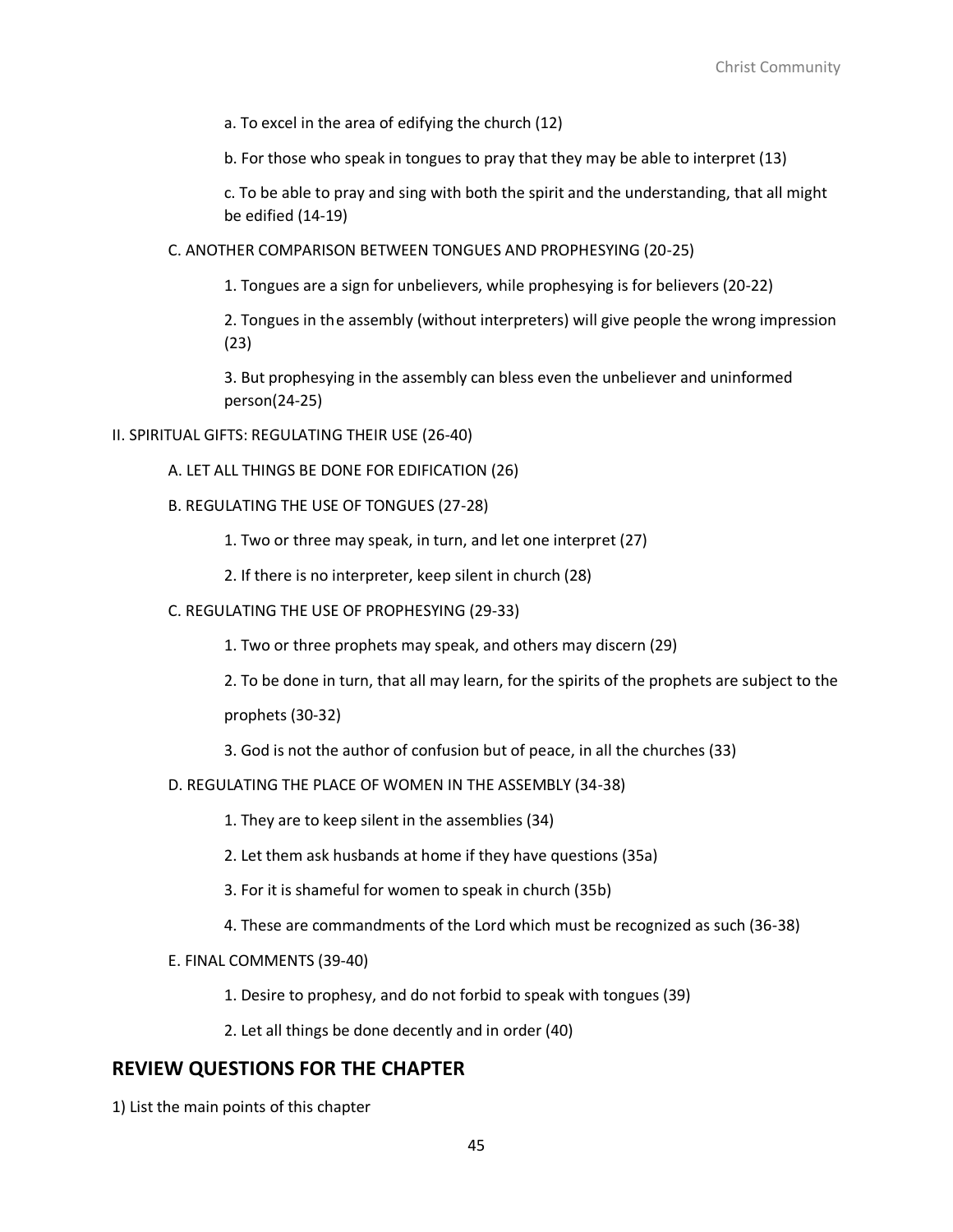2) As being practiced at Corinth, what did speaking in tongues accomplish? (2,4)

3) What is the value of prophesying? (3)

4) What is necessary for speaking in tongues to be of value in the assembly? (6)

5) What is the purpose of speaking in tongues? (22)

6) What restrictions does Paul place on speaking in tongues in the assembly? (27-28)

7) What restrictions does Paul place on women in the assemblies? (34-35)

8) What two basic principles are to govern the assembly of the church? (26,40)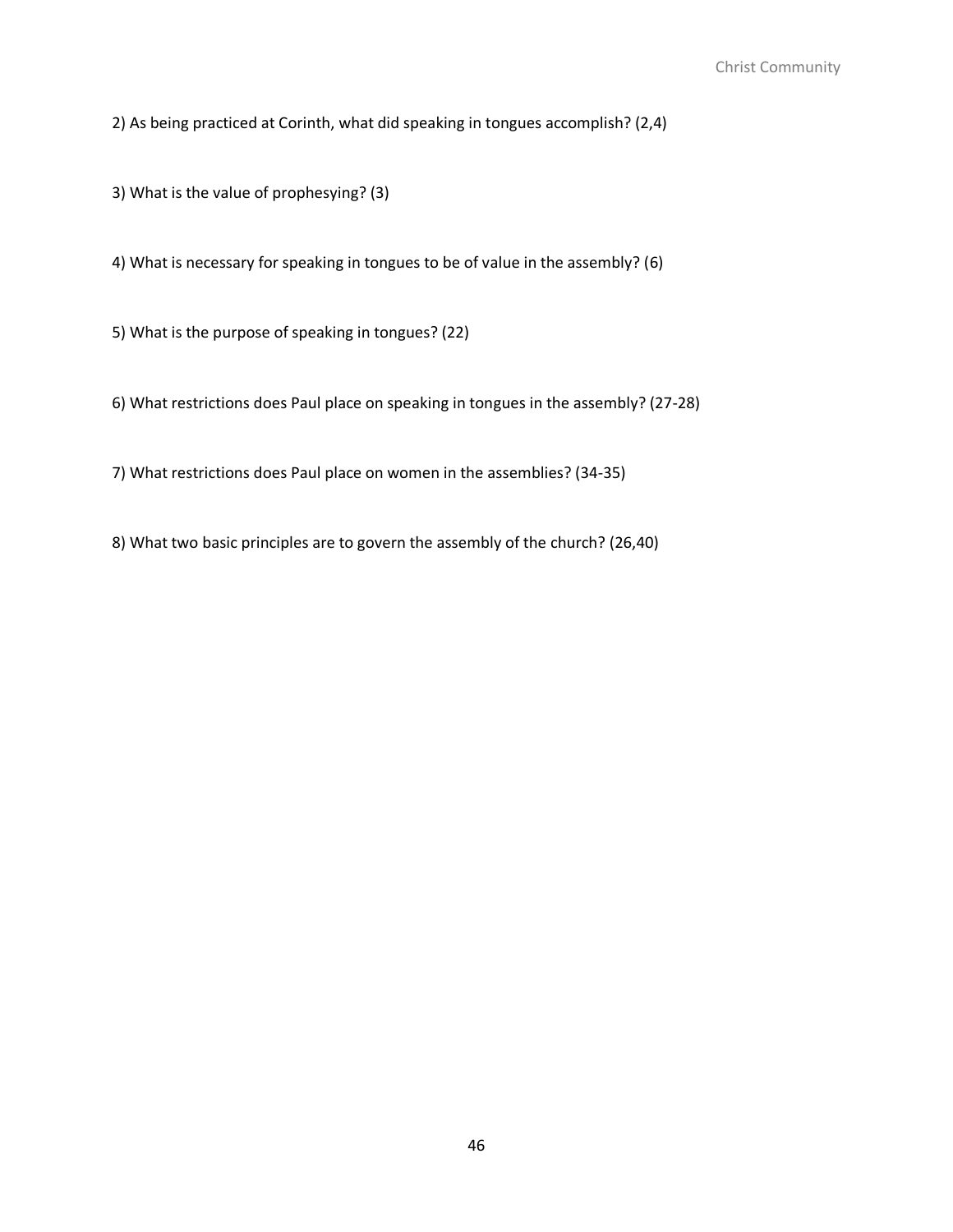# **Chapter Fifteen**

OBJECTIVES IN STUDYING THIS CHAPTER

1) To see how the resurrection of Jesus is the basis of our faith

2) To determine why we believe that Jesus was indeed raised from the dead

3) To notice the sequence of events which will occur at the end of time as presented in this chapter

4) To understand what is revealed about our own future resurrection from the dead

# SUMMARY

In this chapter Paul deals with problems the Corinthians were having concerning the resurrection of the dead. Evidently there were teachers at Corinth claiming there would be no resurrection. Paul answers this false doctrine by reminding them of the gospel which they received and which proclaimed the resurrection of Jesus from the dead (1-11). He then proceeds to verify the resurrection with several different lines of argumentation (12-34). The last half of the chapter is devoted to answering anticipated questions concerning how the dead will be raised and with what body will they come (35-58).

# OUTLINE

I. THE RESURRECTION: PROCLAIMED IN THE GOSPEL (1-11)

A. THE GOSPEL IN RELATION TO THE CORINTHIANS (1-2)

1. Paul proclaimed it and they received it (1)

2. By it they are saved, if they hold fast to it (2)

B. HIGHLIGHTS OF THE GOSPEL (3-8)

- 1. Christ died for our sins according to the Scriptures (3)
- 2. He was buried and rose again the third day according to the Scriptures (4)
- 3. He was seen by many eyewitnesses (5-7)

4. He was seen by Paul himself, who by the grace of God was able to preach the gospel (8-10)

5. Such was the gospel preached, and the Corinthians had believed it (11)

II. THE RESURRECTION: VERIFIED BY THE APOSTLE PAUL (12-34)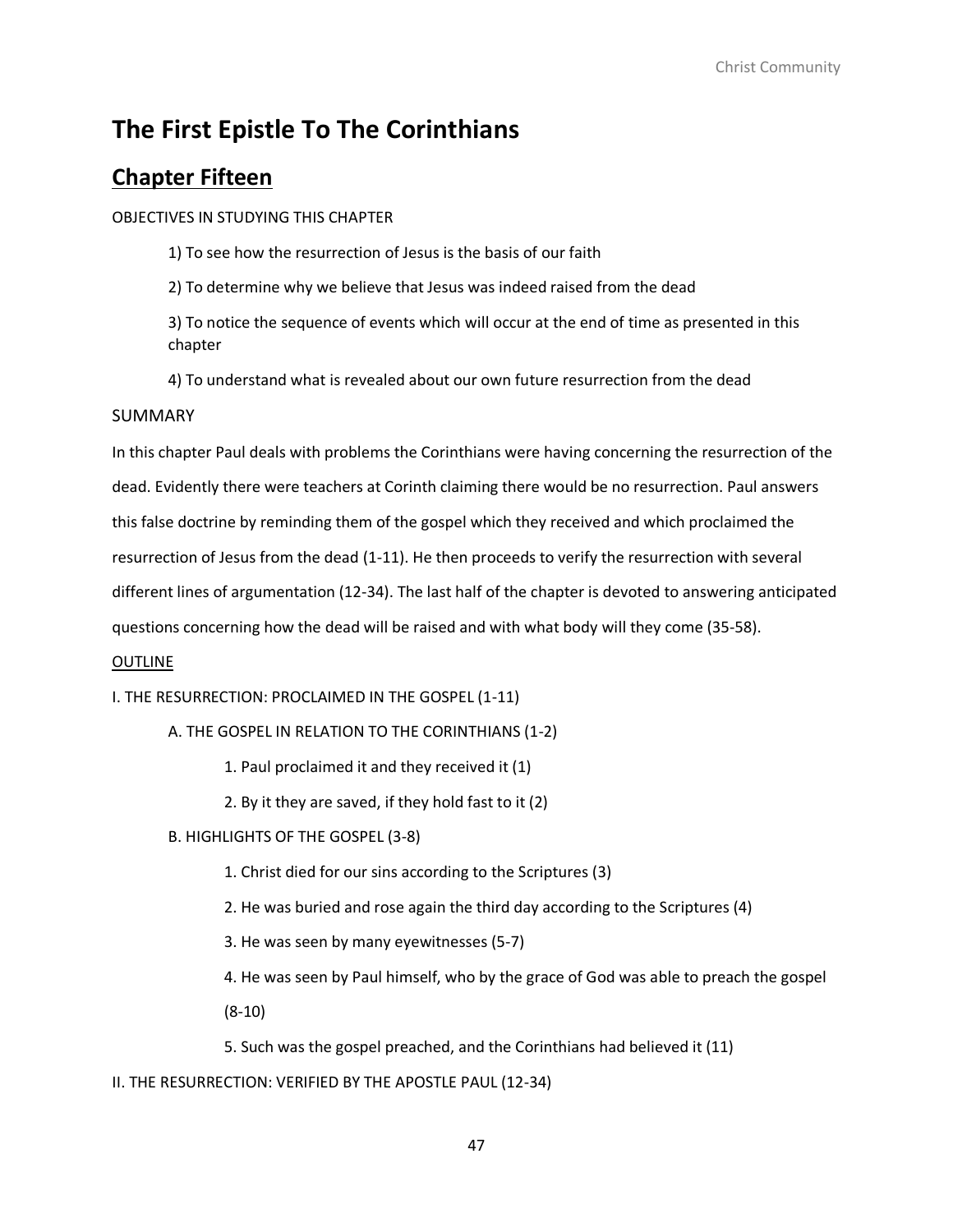#### A. CONSEQUENCES IF THERE IS NO RESURRECTION (12-19)

- 1. Christ is not risen from the dead (12-13)
- 2. The apostles' preaching and the Corinthians' faith is vain (14)
- 3. The apostles are false witnesses (15-16)
- 4. They are still in their sins (17)
- 5. Those who have died in Christ have perished (18)
- 6. Those who hope in Christ are the most pitiable of all men (19)

B. CHRIST'S RESURRECTION AND OUR RESURRECTION (20-28)

- 1. Christ is the "firstfruits" (20)
- 2. As in Adam all die, so in Christ all shall be made alive (21-22)
- 3. A brief description as to when this will occur (23-28)
- a. At the coming of Christ (23)
- b. This will be the end, when Christ delivers the kingdom to God (24-28)
- 1) When He has put an end to all rule, authority and power (24)
- 2) For Christ must reign till God has put all enemies under His feet (25)
- 3) The last enemy being death itself (26)
- 4) When all is made subject to Christ, the Son will also be subject to Him Who put all things under Him (27-28)
- C. ADDITIONAL ARGUMENTS FOR THE RESURRECTION, WITH A WARNING (29-34)
	- 1. Why are some being baptized for the dead if there is no resurrection? (29)
	- 2. Why do the apostles and others suffer harsh persecution if there is no resurrection? (30-32)
	- 3. Beware of evil influence and those who do not have the knowledge of God (33-34)

### III.THE RESURRECTION: DESCRIBED BY PAUL (35-58)

# A. IN ANSWER TO THE QUESTION: "WITH WHAT BODY DO THEY COME?" (35-49)

1. It will be different from the one sown, just as the plant is different from the seed (35- 38)

2. Illustrations of the different types of bodies in the physical world (39-41)

3. Thus the resurrected body will be different from the physical body, though it is the same as the one sown (42-49)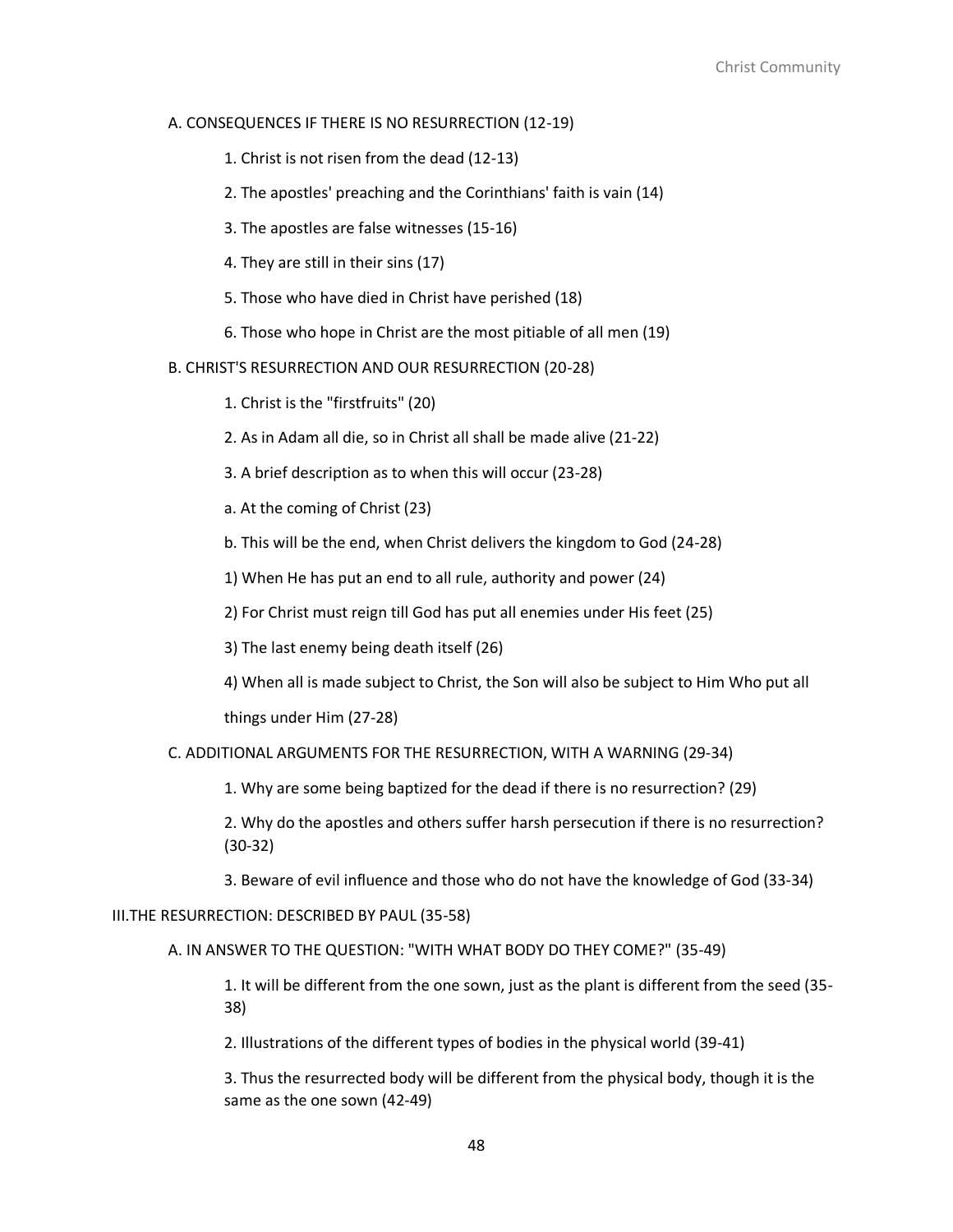a. The weak, dishonorable, corruptible body will be raised in incorruption, glory and power (42-43)

b. The natural body, patterned after the first Adam, will be raised a spiritual body

patterned after the Last Adam (44-46)

c. Those who have borne the image of the man of dust from the earth, will one day bear the image of the Man of heaven (47-49)

B. IN ANSWER TO THE QUESTION: "HOW ARE THE DEAD RAISED UP" (50-58)

1. Flesh and blood cannot inherit the kingdom of God, nor does corruption inherit incorruption (50)

2. The mystery of the resurrection as revealed by Paul (51-57)

a. All shall be changed, whether dead or alive (51)

b. It will occur in the twinkling of an eye, at the last trumpet (52)

c. The corruptible, mortal man will put on incorruption and immortality, and we will be

victorious over death through Jesus Christ our Lord (53-57)

3. A final exhortation to be steadfast, immovable, always abounding in the work of the Lord (58)

# **REVIEW QUESTIONS FOR THE CHAPTER**

1) List the main points of this chapter

2) What are some of the key elements of the gospel? (1-8)

3) What type of proof is offered for the resurrection of Jesus? (5-8)

4) If Christ was not raised from the dead, what would it mean? (14-19)

5) What will happen when Christ comes again? (23-26, 51-53)

6) What does Paul refer to when he speaks of "baptism for the dead"? (29)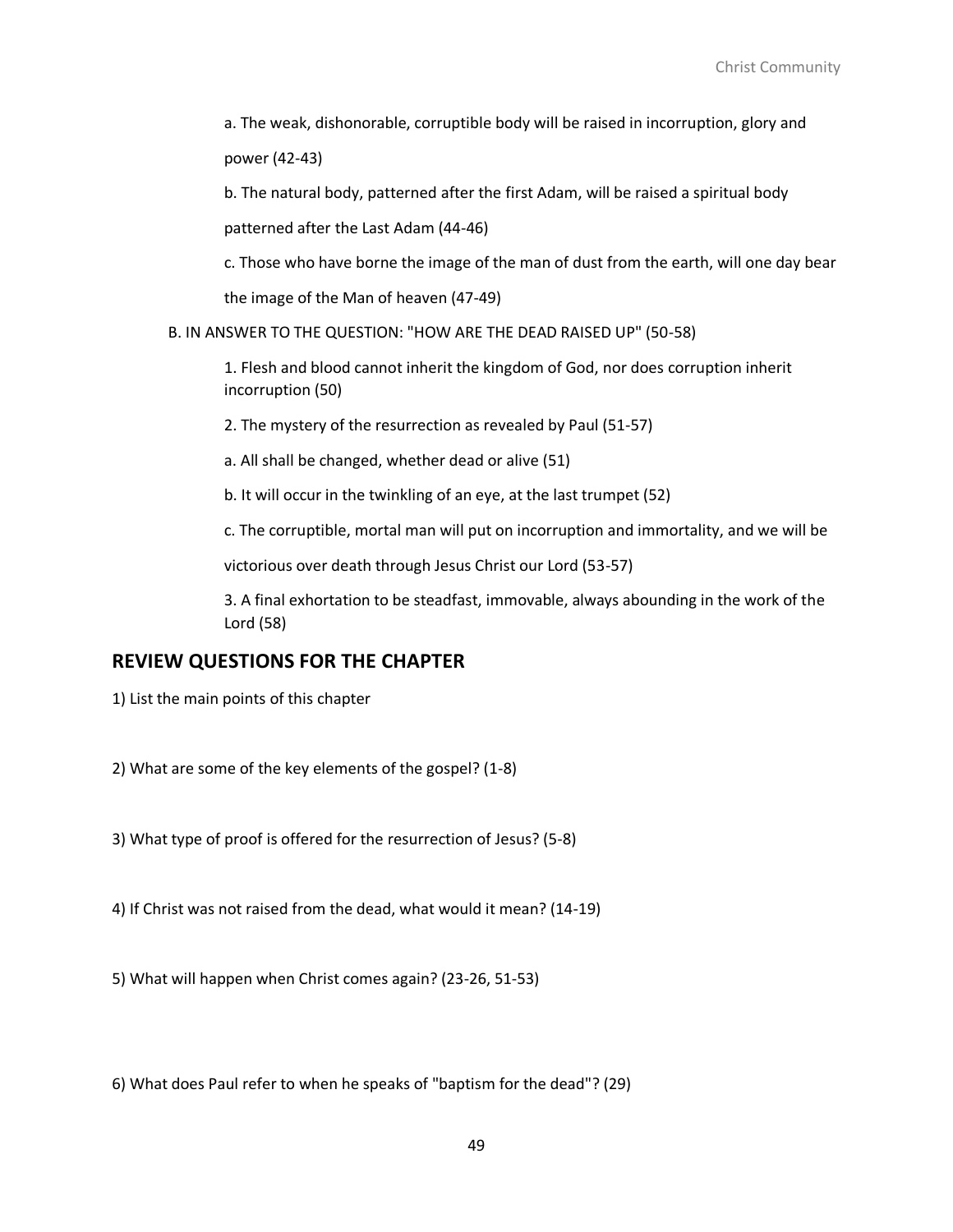# Chapter Sixteen

# OBJECTIVES IN STUDYING THIS CHAPTER

1) To understand the basis and purpose underlying the collection taken on the first day of the week

2) To note the love accompanying the writing of this epistle which is filled with so much correction of error

# SUMMARY

In this final chapter, Paul discusses one last subject before making his concluding remarks. It concerns the collection for the saints, for which Paul gives instructions as to the manner in which the funds are to be gathered and then sent to Jerusalem (1-4). He then writes briefly of his plans to see them and makes a few comments concerning Timothy and Apollos (5-12). His final exhortations, greetings and solemn warning are marked with a tone of love: the need to love one another, a warning to love the Lord, and a declaration of his love for them (13-24).

# OUTLINE

# I. THE COLLECTION FOR THE SAINTS (1-4)

# A. INSTRUCTIONS CONCERNING TAKING UP THE COLLECTION (1-2)

1. The same as those given the churches of Galatia (1)

2. To be gathered each first day of the week, people giving as they have been prospered, to avoid last minute collections (2)

B. INSTRUCTIONS CONCERNING SENDING THE COLLECTION (3-4)

1. To be sent along with an approved representative of the church of Corinth (3)

2. If deemed appropriate, Paul will join them in going to Jerusalem (4)

# II. PERSONAL PLANS AND RELATED COMMENTS (5-12)

A. PAUL'S PLANS (5-9)

1. To see them after passing through Macedonia (5-7)

2. To remain in Ephesus until Pentecost, for a door of opportunity has been opened for him (8-9)

B. CONCERNING TIMOTHY (10-11)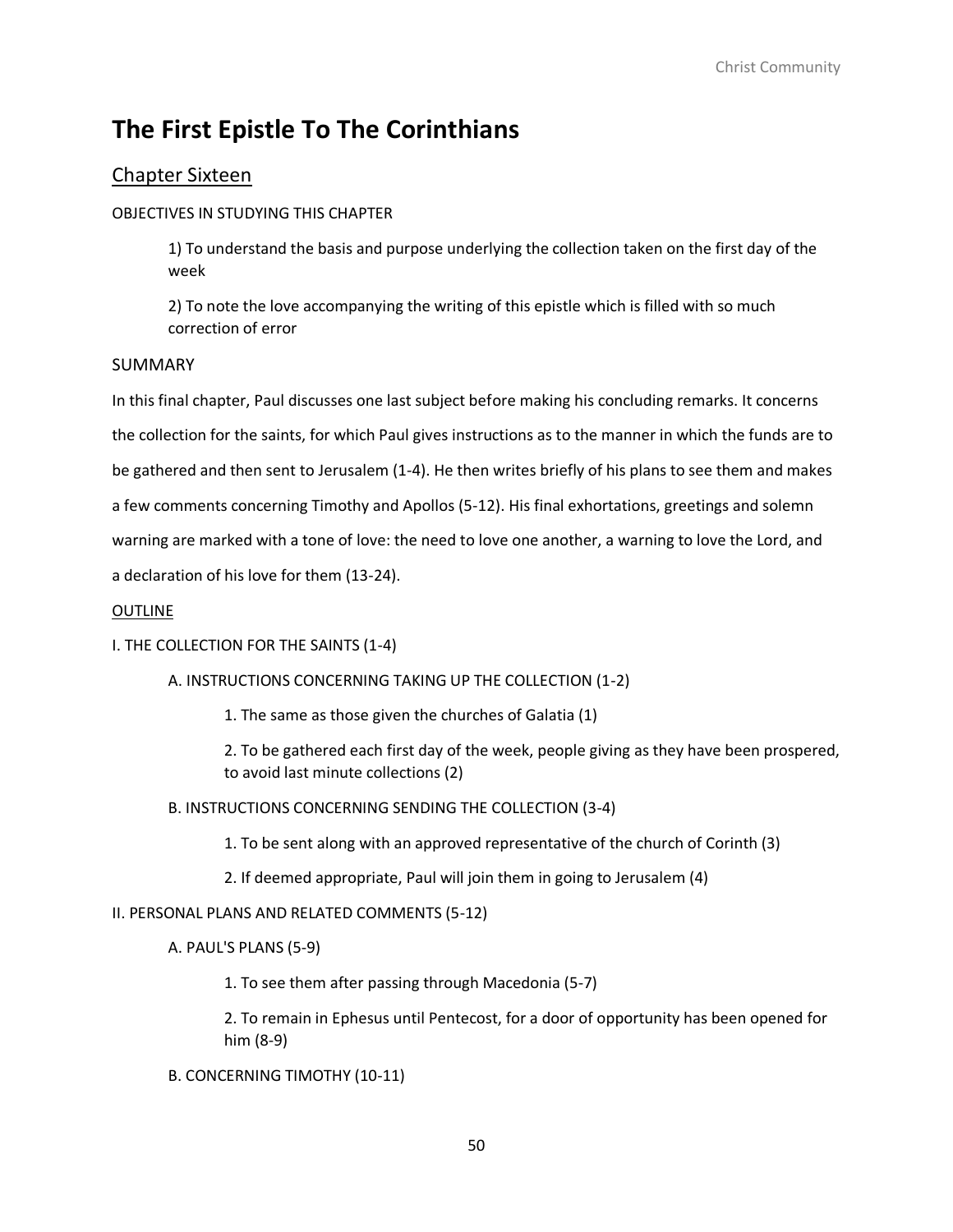- 1. Allow him to come without fear (10)
- 2. Do not despise him, but send him to Paul in peace (11)
- C. CONCERNING APOLLOS (12)
	- 1. Though urged by Paul, he chose not to go to Corinth at the present time (12a)
	- 2. But he will at a more convenient time (12b)

#### III.CONCLUDING EXHORTATIONS, GREETINGS, AND SOLEMN FAREWELL (13-24)

#### A. FINAL EXHORTATIONS (13-18)

1. Exhortation to steadfastness and love (13-14)

2. Exhortation to submit to the household of Stephanus and others like them, who refresh the spirits of those who know them (15-18)

- B. GREETINGS (19-21)
	- 1. From the churches of Asia, Aquila and Priscilla, and others (19-20a)
	- 2. Greet one another with a holy kiss (20b)
	- 3. Paul's own personal salutation in his own handwriting (21)
- C. A SOLEMN FAREWELL (22-24)
	- 1. A grave warning about not loving the Lord Jesus , with a plea for His coming (22)
	- 2. A prayer for grace and an expression of love for those in Christ Jesus (23)

#### **REVIEW QUESTIONS FOR THE CHAPTER**

- 1) List the main points of this chapter
- 2) What was the purpose of the collection? (1)
- 3) When was the collection to be taken? (2)
- 4) What was the purpose of doing it this way? (2)
- 5) What principle concerning giving is taught in verse two?